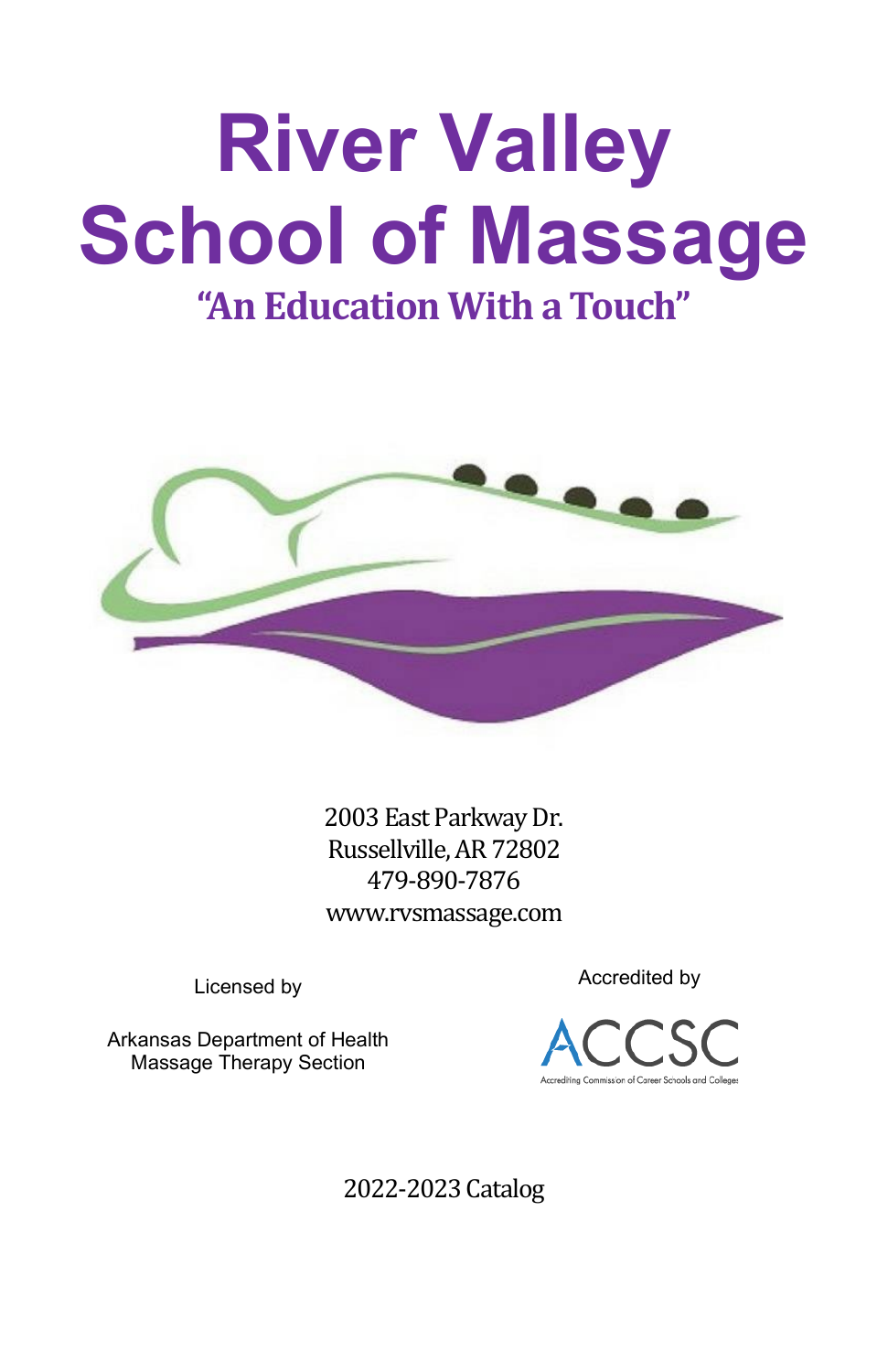### <span id="page-1-0"></span>**Catalog Disclosures**

Date of Publication: April 1, 2022

The information contained in this catalog was accurate at the time of publication. Following publication, any catalog information may change without notice, including without limitation, the information regarding tuition, fees, costs, class schedules, the student calendar, the program outline, the course descriptions, curricula, faculty, advisory committees, student services, administrative policies, program objectives and career opportunities for graduates of the program. New courses as well as course changes are included in this edition of the catalog. Students pursuing a Diploma under a previous edition of the catalog should refer to that edition to determine course requirements for their program.

This catalog is published to inform students and others of River Valley School of Massage academic program, policies, calendar, tuition, fees, administration, and faculty. The information provided is current and accurate as of the date of publication. River Valley School of Massage cannot assure that changes will not occur that will affect this information.

River Valley School of Massage expects its students to read and understand the information published in this document and in any subsequent addenda identified as belonging to this catalog. Failure to read and understand this catalog will not excuse any student from the application of any requirement or regulation published herein. Furthermore, it is the responsibility of each student to remain apprised of current graduation requirements of his/her program.

River Valley School of Massage reserves the right to make changes within the term of this catalog, which may affect any of the information published, and to make such changes, if necessary, without prior notice to individual students. As such changes may occur, these will be published in a catalog addendum, which should be regarded as an integral part of this catalog.

In this Catalog, the words "Student", "I", "me", and "my" means the person who has applied, has been accepted, and/or who is attending River Valley School of Massage education program described in this Catalog. The words "School" or "RVSM" means River Valley School of Massage.

#### **Reservation of Rights**

The School reserves the right to:

- Modify existing or new programs by addition, deletion or variation
- Re-schedule or consolidate classes
- Change faculty members by replacement or substitution
- Relocate facility, within reasonable distance

Information contained in this catalog is subject to change as deemed necessary and without written notification.

All rights reserved.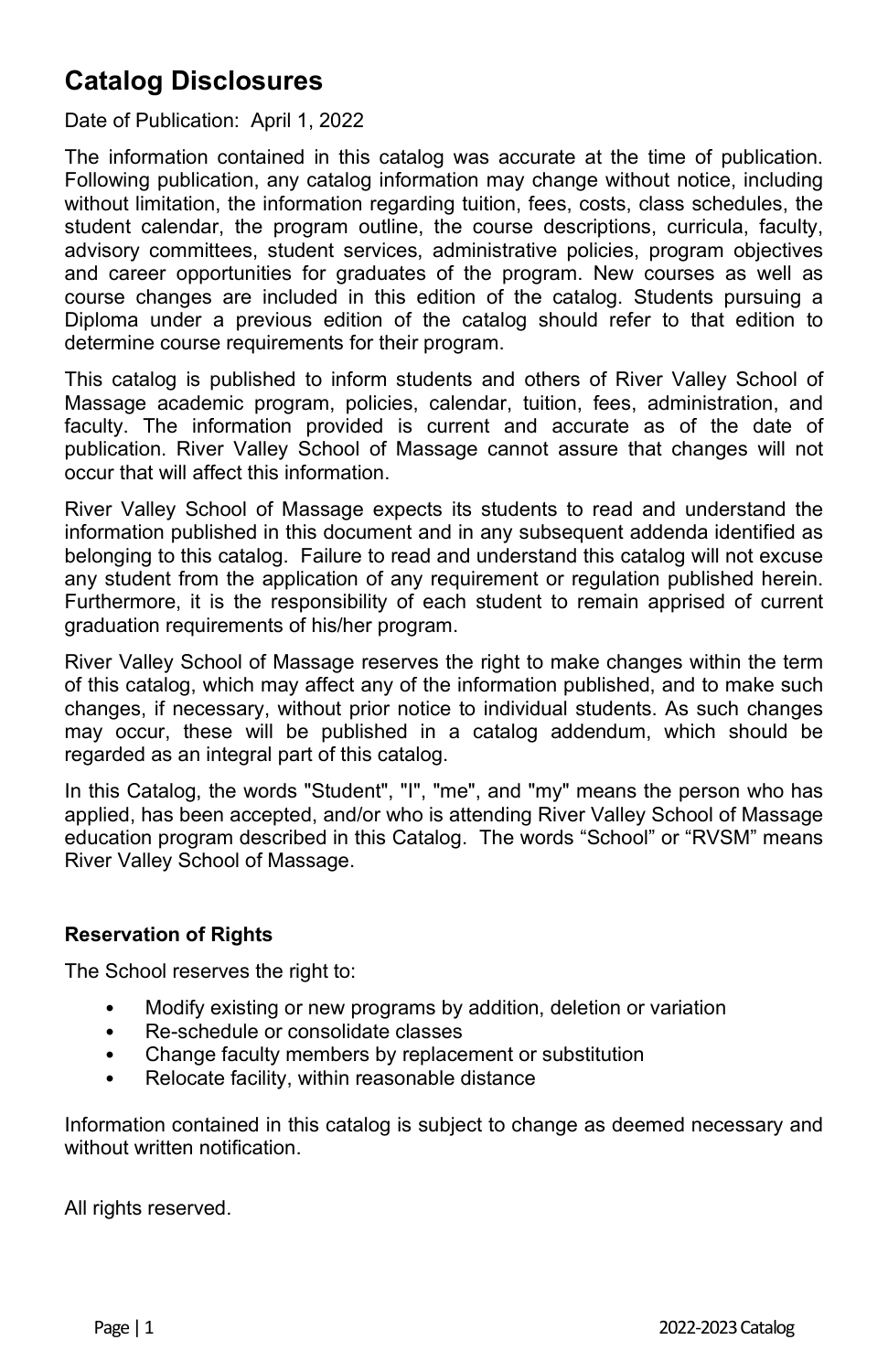### <span id="page-2-0"></span>**Introduction**

#### Dear Prospective Student,

Thank you for your interest in River Valley School of Massage (RVSM). We understand that choosing an institution that will provide you with the knowledge and skills necessary to succeed in the massage therapy field is a difficult decision. We appreciate your consideration of allowing River Valley School of Massage to be that institution. We take pride in providing our students with the educational instruction and training necessary to make their learning experience unforgettable and their career as a massage therapist successful.

Massage therapy is a profession that is being discovered at a rapid pace in today's society by a wide range of fields. Many of the medical, rehabilitation, and fitness professions are discovering the benefits of massage therapy; thus, creating rewarding opportunities for licensed massage therapists. At River Valley School of Massage, we believe that professionally skilled therapists are the key to providing a stress free, relaxing environment for the world to enjoy.

River Valley School of Massage is licensed by the Arkansas Department of Health Massage Therapy Section. Upon completion of the schooling, students will be credited with the classroom hours necessary to be professionally licensed as a Licensed Massage Therapist (LMT) in the state of Arkansas.

We look forward to providing you with the highest level of education while building a friendship that will last forever.

Audra Findley, MTI River Valley School of Massage Owner/ School Director

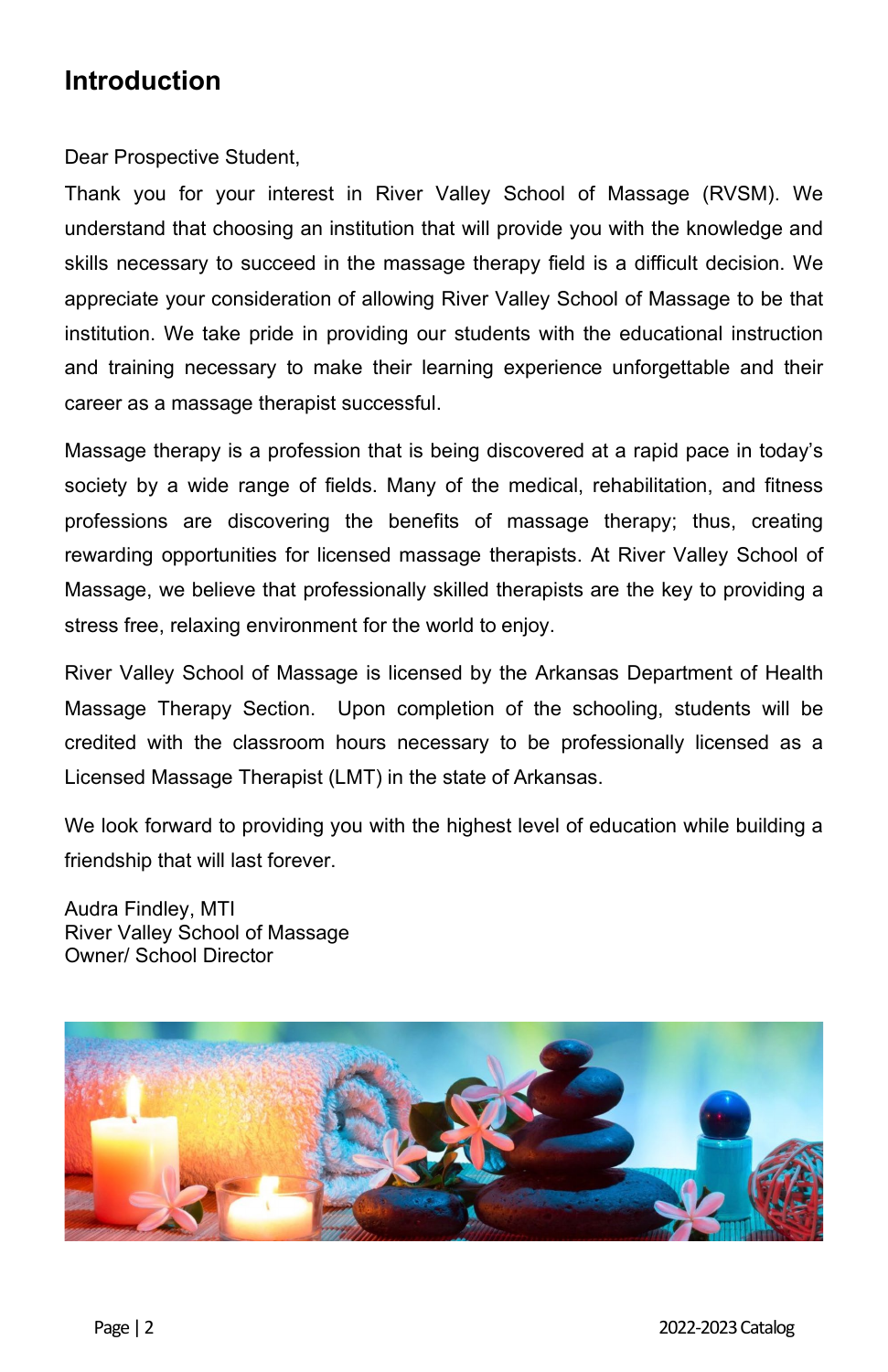### **Table of Contents**

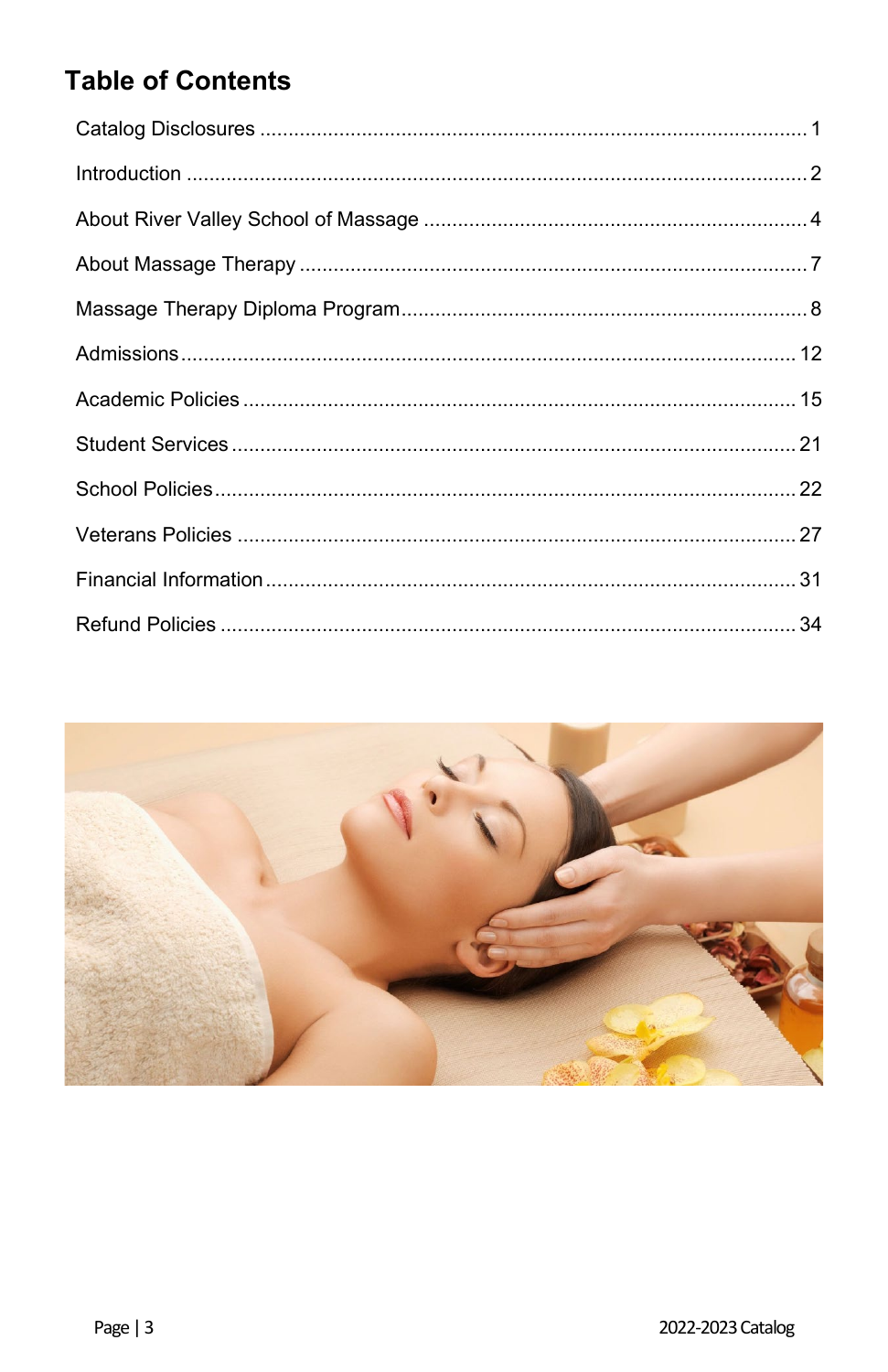### <span id="page-4-0"></span>**About River Valley School of Massage**

#### **Mission Statement**

Our goal at RVSM is to provide the highest education designed around the students by implementing visual aid, hands-on training, and illustrated lesson plans. Instructors will provide the motivation necessary to reach the professional character in all students.

#### **Educational Objectives**

In support of River Valley School of Massage's mission, RVSM has the following educational objectives:

- To provide students with the knowledge, skills, and professionalism to become highly qualified practitioners in Massage Therapy
- To prepare students to be capable of passing the MBLEx Exam.
- To enable students to be fully capable of obtaining employment in their health care field
- To develop in students a sense of ethical responsibility in the therapistclient dynamic and with fellow practitioners

#### **School History**

Established in 2003 by Audra Findley, River Valley School of Massage is the only privately owned and accredited massage therapy school in Arkansas.

#### **Ownership**

Audra Findley is the individual owner of River Valley School of Massage.

#### **State License**

River Valley School of Massage is licensed by:

Arkansas Department of Health, Cosmetology & Massage Therapy Section 4815 W Markham, Slot 8; Little Rock, Arkansas 72205 Telephone: 1- 501-682-2168

#### **Accreditation**

River Valley School of Massage is accredited by:

Accrediting Commission of Career Schools & Colleges 2101 Wilson Boulevard, Suite 302; Arlington, VA 22201 Telephone: 1-703- 247-4212 [www.accsc.org](http://www.accsc.org/)

#### **Other Approvals**

River Valley School of Massage is eligible to participate in federal Title IV financial aid programs administered by the U.S. Department of Education.

River Valley School of Massage is approved for the training of veterans and other eligible persons.

#### **Memberships**

Associated Bodywork & Massage Professionals

#### **Physical Facilities**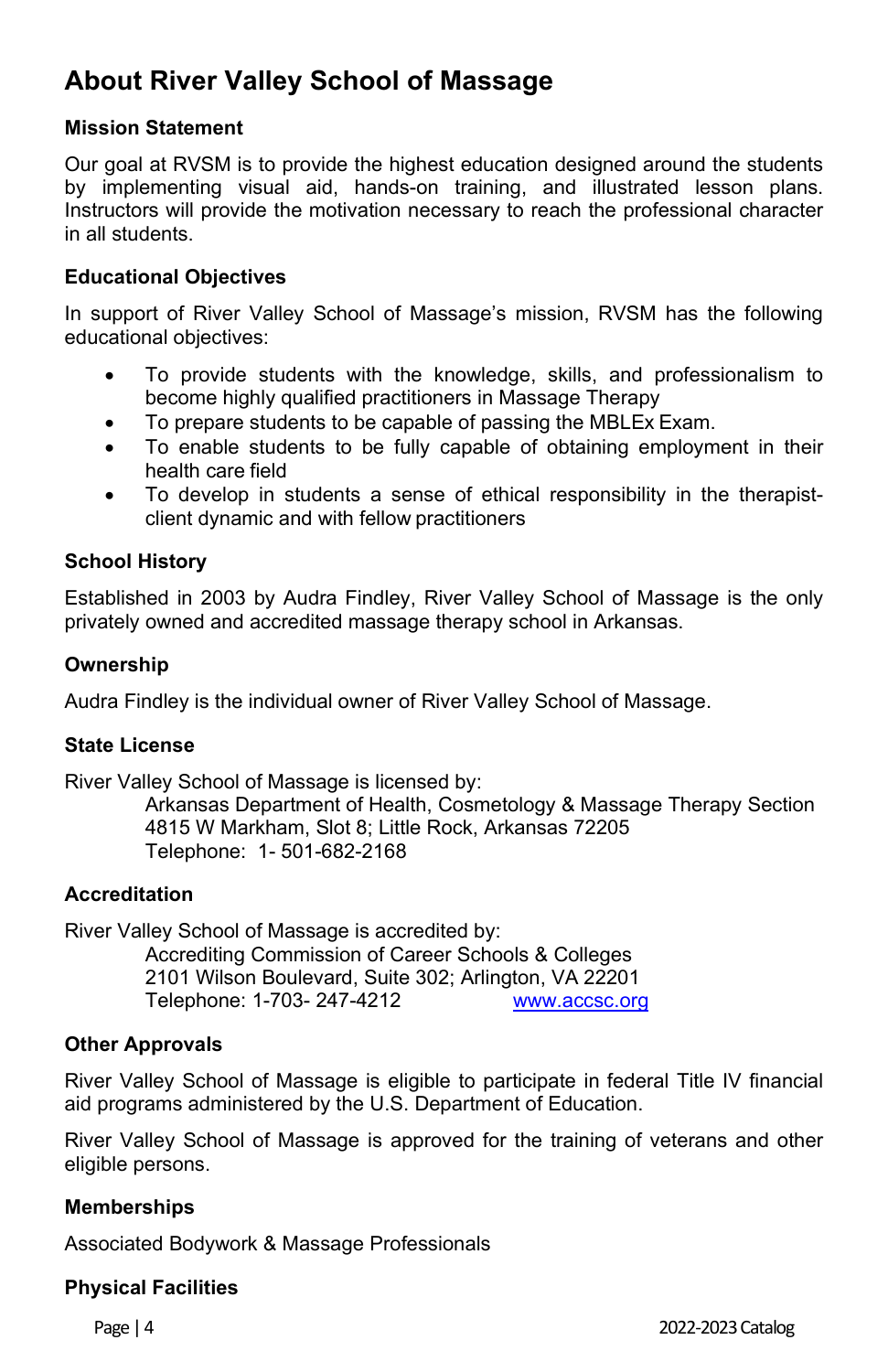RVSM is located in beautiful Russellville, AR. Our 2,700 square foot facility consists of a large classroom with lecture space and hands-on practice area, two private massage rooms, administrative office, small retail area, library, and a student lounge. Our facility and furnishings are designed with the intent of providing an environment that is conducive for student learning. We encourage all prospective students to visit our facility and meet our staff.

#### **Equipment**

At RVSM, we have a variety of Oakworks massage tables and chairs along with multiple anatomy, trigger point, and other massage modality charts. Our facility includes adequate space and private massage rooms (for student massage practice) as well as skeletons and other hands-on learning aides. RVSM uses the highest quality of massage creams, lotions, and oils.

River Valley School of Massage is an authorized distributor of Oakworks massage tables, a leading manufacturer in high quality massage tables. Although massage tables are provided for use during school, River Valley School of Massage highly recommends all students purchase a portable massage table for home practice as soon as possible. All enrolled students will receive a 10% discount on Oakworks massage tables purchased through the school. Other discounts may be given to students who purchase creams, lotions, oils, charts, and other supplies through or from the school.

#### **Maximum Class Size**

The maximum class size for the lecture classroom is 24 students to 1 instructor. The maximum class size for hands-on instruction is 12 students to 1 instructor.

#### **Faculty and Staff**

Audra Findley Owner, School Director, Recruiting Officer, Instructor

Amanda Williams Director of Education, Director of Admissions, PAC Chairperson, Head Instructor

#### **School Hours**

Monday – Friday: 8:30 AM – 3:30 PM

#### **Student Massage Services**

Appointment Only: Monday – Friday: 1:00 PM – 3:30 PM

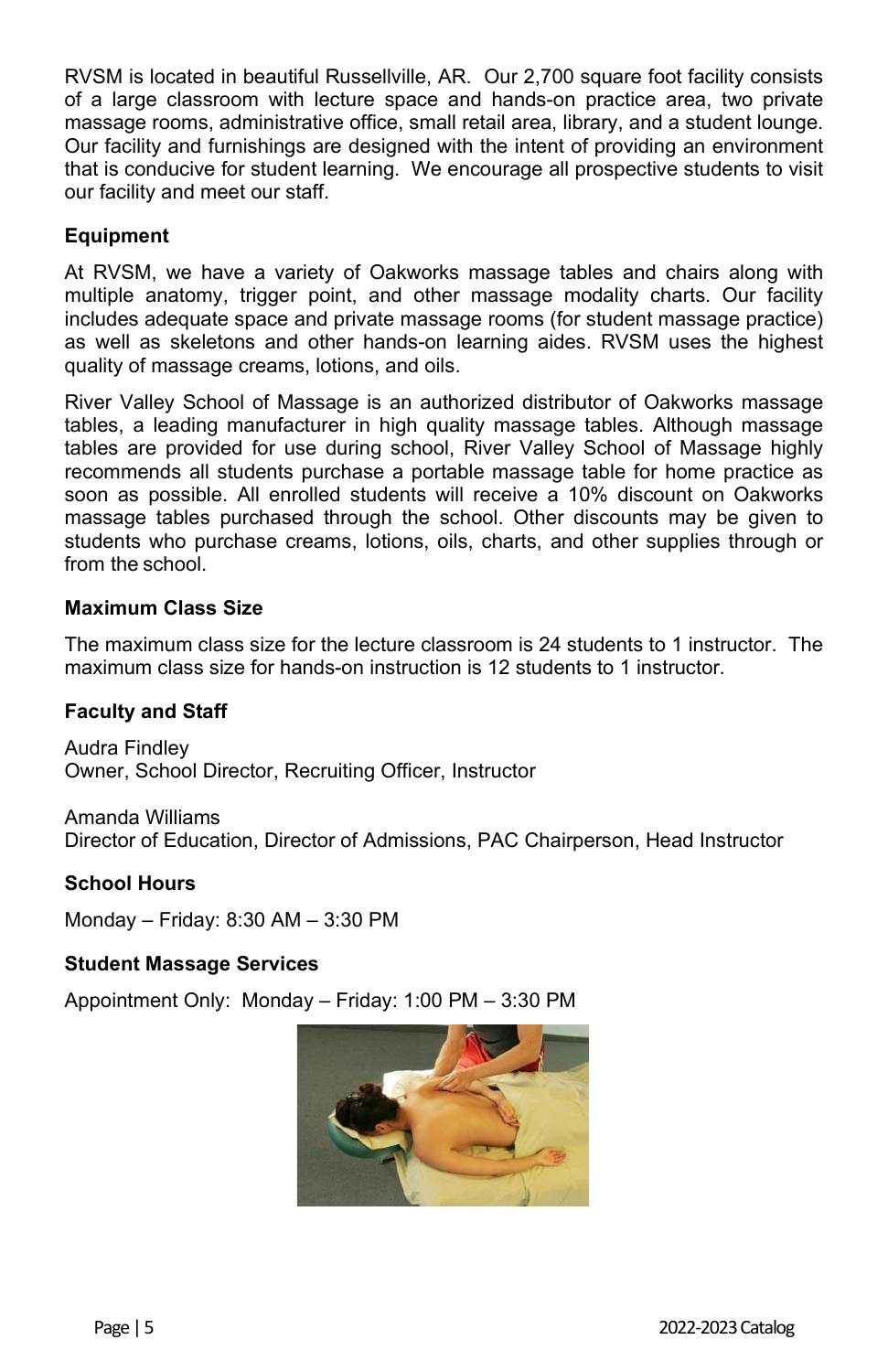#### **School Calendar 2022-2023**

River Valley School of Massage observes the following holidays and breaks:

|                                  | 2022            | 2023            |
|----------------------------------|-----------------|-----------------|
| Martin Luther King Jr. Day       | January 17      | January 16      |
| <b>Presidents Day</b>            | February 21     | February 20     |
| <b>Spring Break</b>              | March 21-25     | March 20-24     |
| <b>Memorial Day</b>              | May 30          | May 29          |
| <b>Independence Day Observed</b> | July 4          | July 4          |
| <b>Labor Day</b>                 | September 5     | September 4     |
| <b>Columbus Day</b>              | October 10      | October 9       |
| <b>Thanksgiving Break</b>        | Nov. 24-25      | Nov.23-24       |
| <b>Winter Break</b>              | December 21-    | December 20-    |
|                                  | January 1, 2023 | January 2, 2024 |

*Dates for spring and winter breaks are subject to change.*

#### **Equal Employment/Educational Opportunity**

River Valley School of Massage is committed to maintaining an educational environment which welcomes and supports a diverse student body and staff. RVSM is an equal employment opportunity employer and educational provider and does not discriminate against any person because of race, color, religion, gender, national origin, age, disability, veteran status, sexual orientation or marital status or any other characteristic protected by law (referred to as "protected status").

This nondiscrimination policy extends to all terms, conditions, and privileges of admission to the School, enrollment in classes, student services, financial aid, and employment as well as the use of all School facilities and participation in all Schoolsponsored activities. RVSM conducts its educational activities in accordance with provisions of Title VI and VII of the 1964 Civil Rights Act, Title IX of the Educational Amendments of 1972, and Section 504 of the Rehabilitation Act of 1973 (P.L. 93- 112). Harassment/discrimination will not be tolerated at RSVM and is considered a violation of institutional policy.

The School Director is designated as the School's Equal Opportunity Officer and Title IX/ 504 Coordinator. Inquiries concerning the School's policies, compliance with applicable laws, statutes, and regulations may be directed to:

> Audra Findley 2003 East Parkway Drive Russellville, AR 72802 Phone**:** [479-890-7876](tel:479-890-7876) [admissions@rvsmassage.com](mailto:admissions@rvsmassage.com)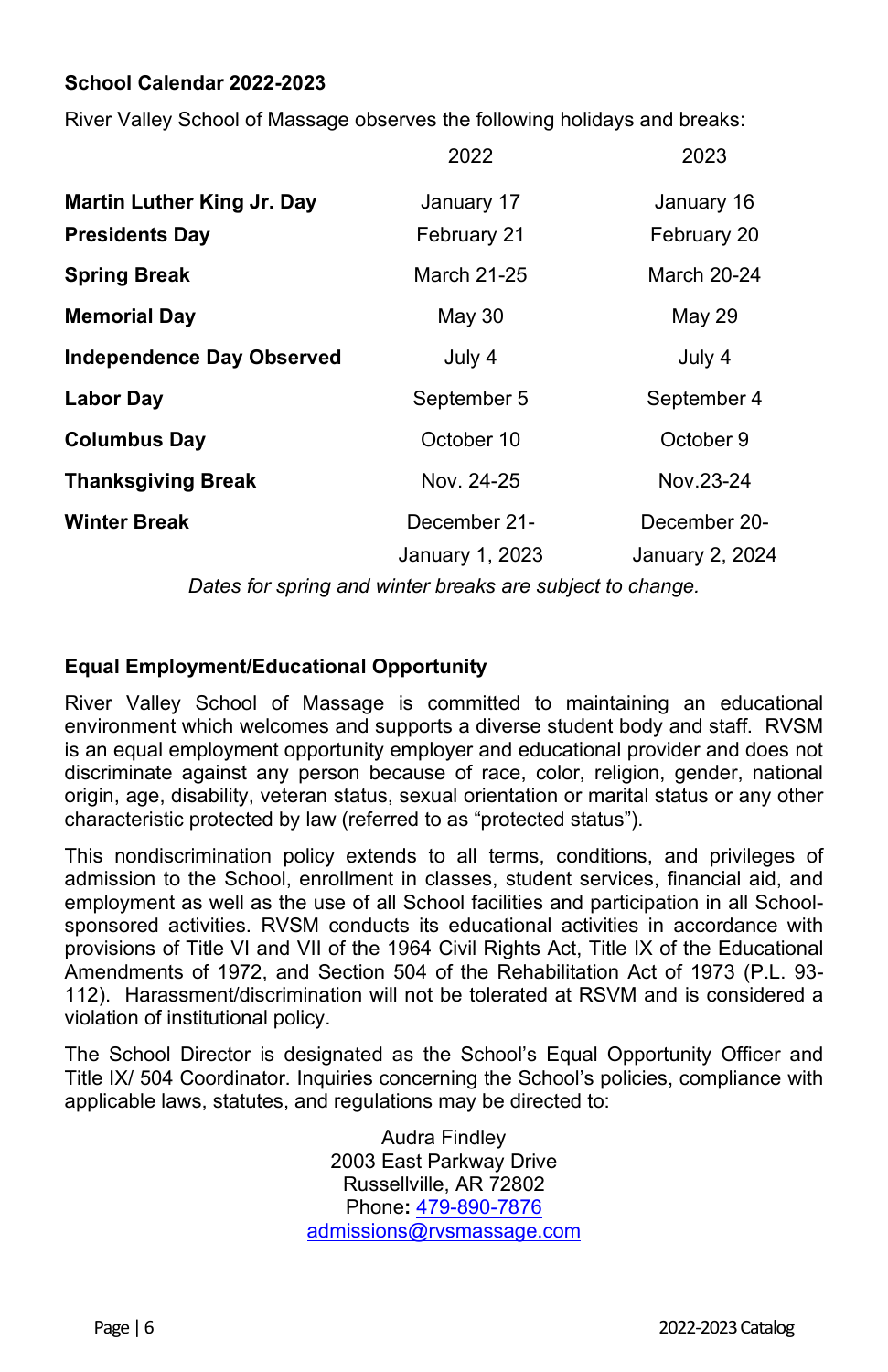### <span id="page-7-0"></span>**About Massage Therapy**

Massage therapists treat clients by using touch to manipulate the muscles and other soft tissues of the body. With their touch, therapists relieve pain, help heal injuries, improve circulation, relieve stress, increase relaxation, and aid in the general wellness of clients.

Massage therapists typically do the following:

- Talk with clients about their symptoms, medical history, and desired results
- Evaluate clients to locate painful or tense areas of the body
- Manipulate muscles and other soft tissues of the body
- Provide clients with guidance on stretching, strengthening, overall relaxation, and how to improve their posture
- Document clients' conditions and progress

Massage therapists use touch to treat clients' injuries and to promote the clients' general wellness. They use their hands, fingers, forearms, elbows, and sometimes feet to knead muscles and soft tissues of the body.

Massage therapists may use lotions and oils, and massage tables or chairs, when treating a client. A massage can be as short as 5–10 minutes or could last more than an hour.

Massage therapists talk with clients about what they hope to achieve through massage. They may suggest personalized treatment plans for their clients, including information about additional relaxation techniques to practice between sessions.

Massage therapists can specialize in many different types of massage or modalities. Swedish massage, deep-tissue massage, and sports massage are just a few of the many modalities of massage therapy. Most massage therapists specialize in several modalities, which require different techniques.

The type of massage given typically depends on the client's needs and physical condition. For example, massage therapists may use a special technique for elderly clients that they would not use for athletes. Some forms of massage are given solely to one type of client; for example, prenatal massage is given only to pregnant women.

Source: <https://www.bls.gov/ooh/healthcare/massage-therapists.htm#tab-2>

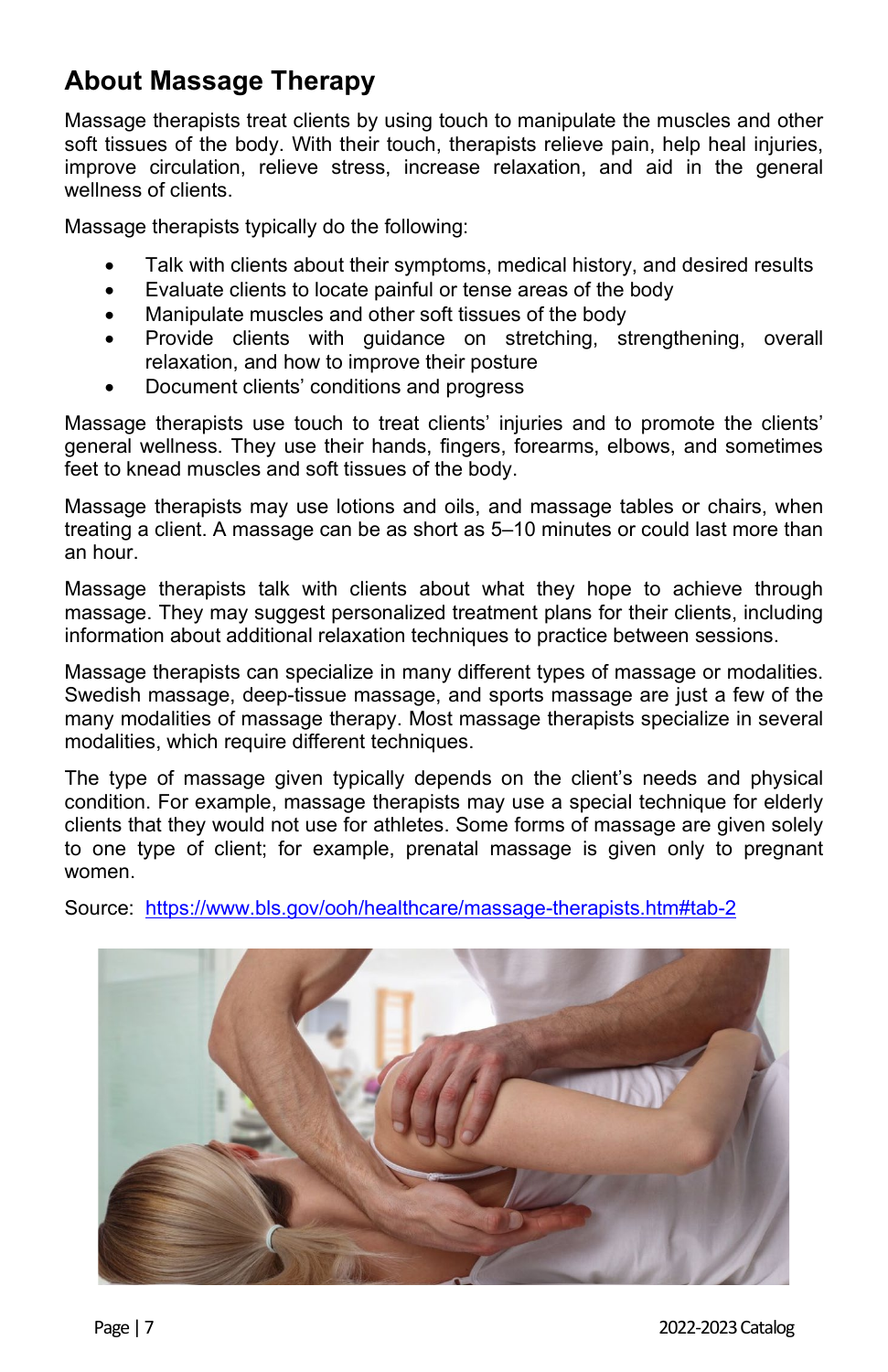### <span id="page-8-0"></span>**Massage Therapy Diploma Program**

The RVSM Massage Therapy program covers a wide range of topics. Coursework includes anatomy and physiology and study of the human body – location of organs, muscles, tissues, how the body's mechanics work. A massage therapist needs to know how the body is structured and how it works. Anatomy and physiology courses give the aspiring massage therapist an in-depth knowledge of the body that is needed to tailor therapy sessions according to each client's individual needs. Students also learn about the cause and treatment of disease and how disease affects the body, all having a direct impact on massage techniques.

Students will practice a range of techniques and protocols and practice in the student clinic, where they will work with the general public. And before you graduate, you'll build not only your experience but confidence by providing testing the simulates the MBLEx exam, which is required for Arkansas licensure. Coursework on the Arkansas rules and regulations on massage therapy provide a practical understanding of these rules. Additional subjects include ethical business practices and professional conduct

Students learn from instructors who work in the profession and provide insights on current trends and products as you prepare to enter a field where the demand is growing right along with recognition of its physical and emotional benefits.

#### **Program Overview**

- Successfully complete 600 clock hours of massage training and techniques.
- This program is six (6) months of full-time study or nine (9) months of part time study.
- This program has both lecture and hands-on instruction.
- Graduates receive a Diploma from River Valley School of Massage.

#### **Occupational Objective**

Upon completion, the student is qualified to sit for the Massage and Bodywork Licensing Exam (MBLEx), which is required for Arkansas licensure as a massage therapist.

With a massage therapist license, RVSM graduates are prepared for entry level positions as a massage therapist in a broad range of work environments including:

- Private Practice.
- Clinical settings doctor's offices, physical therapists, and other facilities that treat clients/patients at a clinical level.
- Spas, resorts, and cruise ships.
- Sports clinics, fitness centers, health clubs.
- National Massage Clinic Chains member and subscription massage therapy providers.

#### **Program Schedule**

River Valley School of Massage offers flexible course start dates, meaning that a student may enroll and start on any Monday throughout the year, (some exclusions may apply and availability permitting).

The Massage Therapy Program is compiled of 600 classroom hours. One clock hour is given for each classroom hour of hands on or lecture instruction.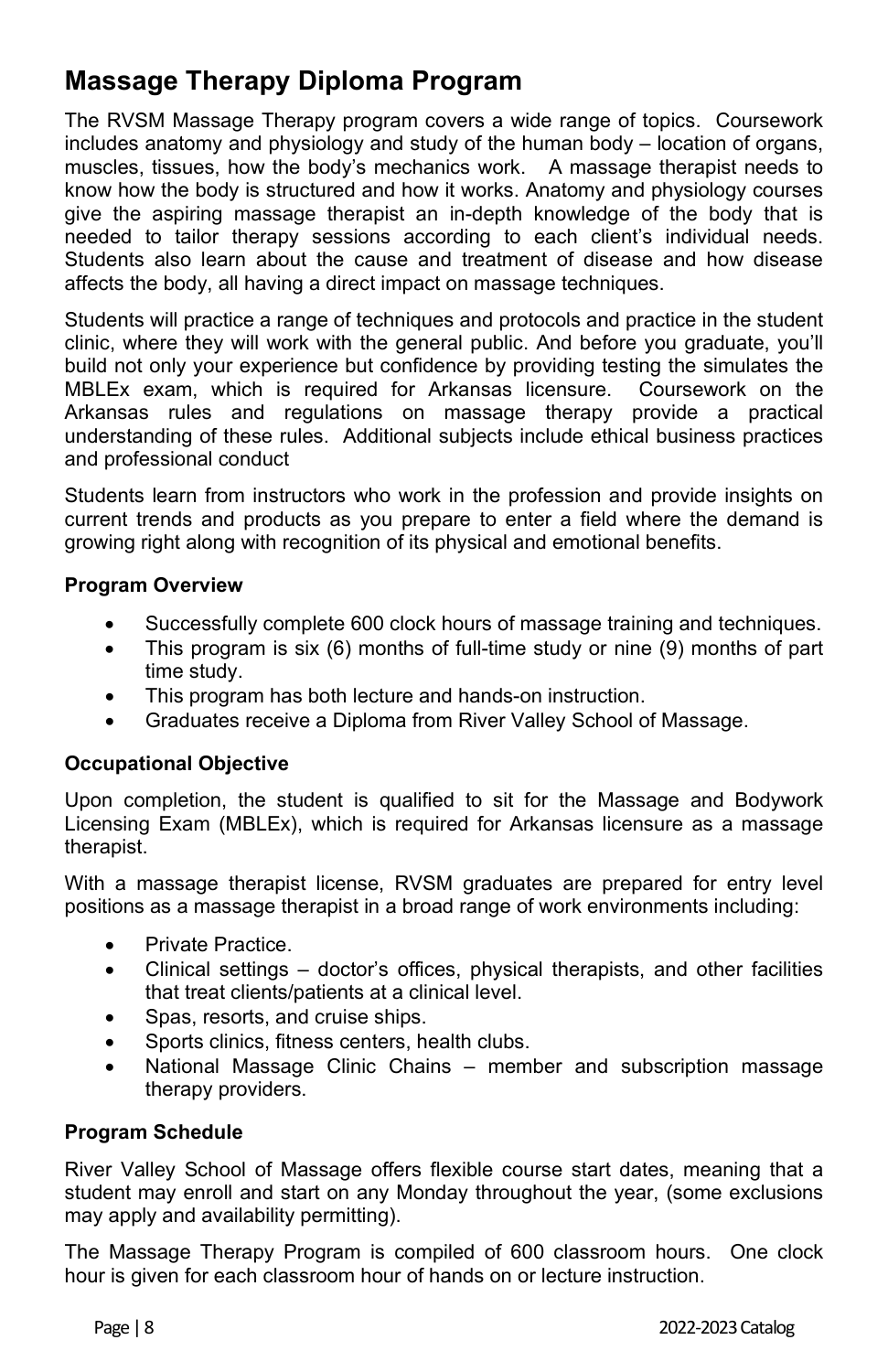Testing is performed every Friday of every week throughout the course. If a student misses class on a Friday, he/she must take the missed test on the next date of attendance.

Instruction in each of the subject areas is also required. If a student misses instruction in Anatomy, he/she will have to make up the missed Anatomy coursework to complete the program.

A student must have all required hours in each of the curriculum areas and will be qualified for licensing when he/she has completed 600 classroom hours.

River Valley School of Massage provides adequate schooling hours to complete the 600-hour program 25 weeks/6 months. It is highly recommended that students attend on a full-time basis to avoid breaks or gaps during his/her course. A student may be terminated if course is not complete in the maximum time frame according to the student's enrollment status.

#### **Class Schedule**

8:30am to 12:00pm

Students are required to do the appropriate textbooks/ workbooks/ worksheets

Trail Guide/ Salvo/ RVSM handouts/ Law and CPR). *Some exclusions do apply.*

#### 1:00pm to 3:30pm

Students are required to practice the hands-on part of the Massage Therapy Program which includes the 225 hours of massage therapy, 25 hours of related subjects including reflexology, deep tissue, and aromatherapy, etc., and clinical practice.

#### **Requirements for class**

- Textbooks and workbooks
- Clean linens (3 fitted, 3 flat twin sheets, and 3 pillowcases), the student is responsible for taking home and cleaning
- Pen or pencil, notebook, 3-ring binder, colored pencils, and highlighter
- Swimsuits for spa services

#### *Recommendations*

- Tote bag or backpack for carrying textbooks and swimsuits
- Short sleeve shirt during massage practice
- Hair clip to keep hair pulled back during massage

#### **Graduation Requirements**

Every student must meet the following graduation requirements in order to receive his/her certificate:

- Successful completion of all specified requirements for the program of study;
- Meet the Standard for Satisfactory Academic Progress; and
- Satisfy all financial obligations to RVSM.

Students participate in a graduate consultation as part of their graduation procedures.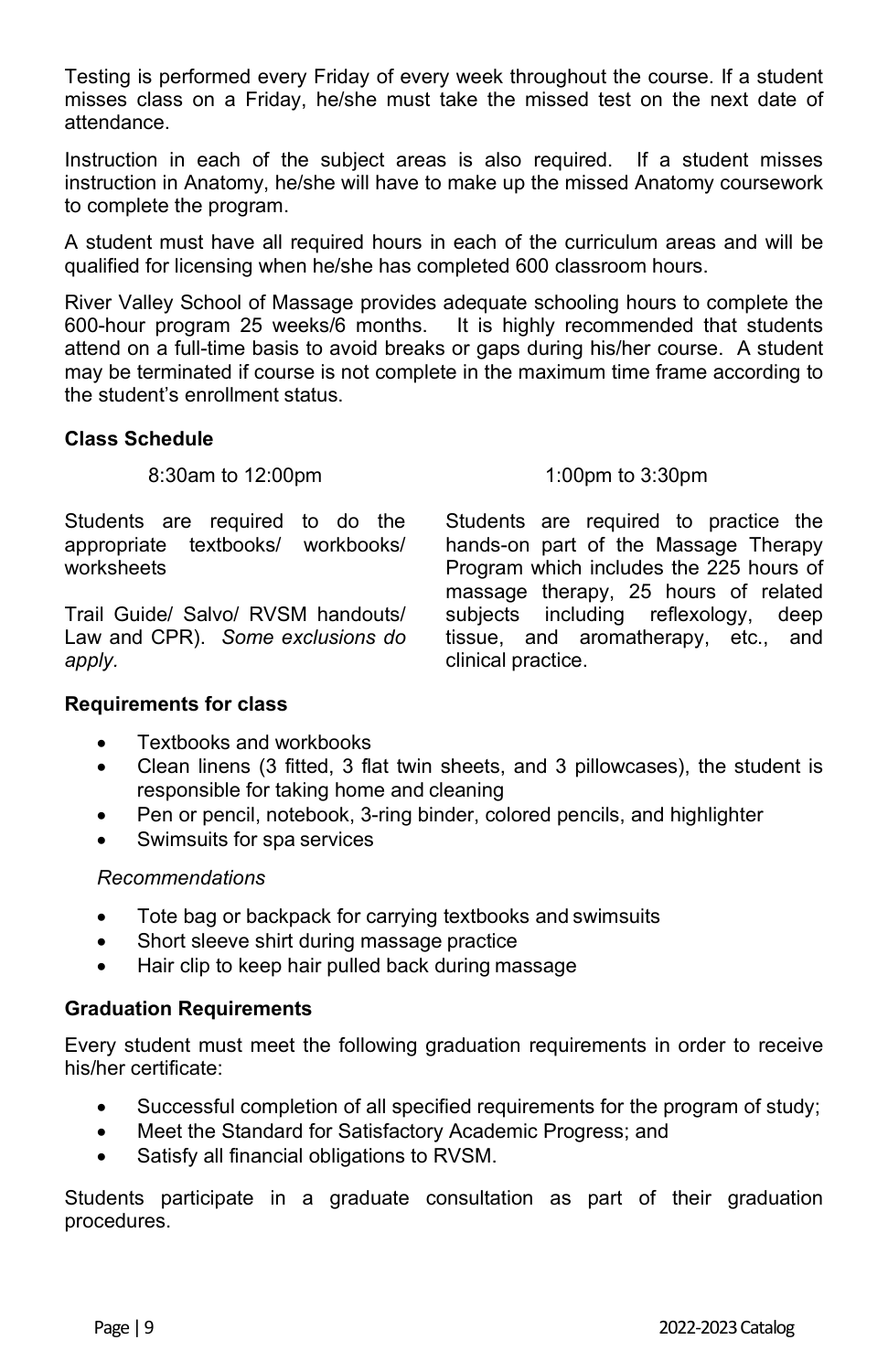Note: Certificate and/or transcript may be withheld until the student is current on all financial obligations to the school and/or the student has completed any required paperwork.

The RVSM Massage Therapy program includes the following subjects:

Students are taught a Swedish massage technique, which increases circulation and promotes relaxation while reducing stress. They perform

### **Anatomy and Physiology 175** Students are taught all about the body and how it works. **Application and extended Anatomy and Physiology** Build upon the required anatomy and physiology that is presented in the 100 175 hours required by the State of Arkansas. **Hydrotherapy, Electrotherapy, and Heliotherapy 25** This section teaches the therapeutic use of water, light, and small electrical current. **Massage Law and Professional Ethics 25** This section breaks down the Arkansas Massage Law for practical understanding and teaches ethical business practices and professional conduct. **Hygiene and Infection Control 25** This section focuses on the collective principles of health preservation and proper practice for infection prevention.

hands-on practice on other students as well as clients.

#### **Related subjects, including but not limited to: 25**

**Reflexology:** a natural healing art by applying pressure to key areas in your hands and feet that stimulate different parts of the body

**Deep Tissue**: slow deliberate firm pressure that affects deep muscles for relief of chronic problems

**Aromatherapy**: the use of oils and their affects to the body

**Massage Cupping**: the use of cups to create a suction force to pull blood into the skin

#### Total **600 clock hours**

**Subject Clock Hours**

**Practical and Technique 225**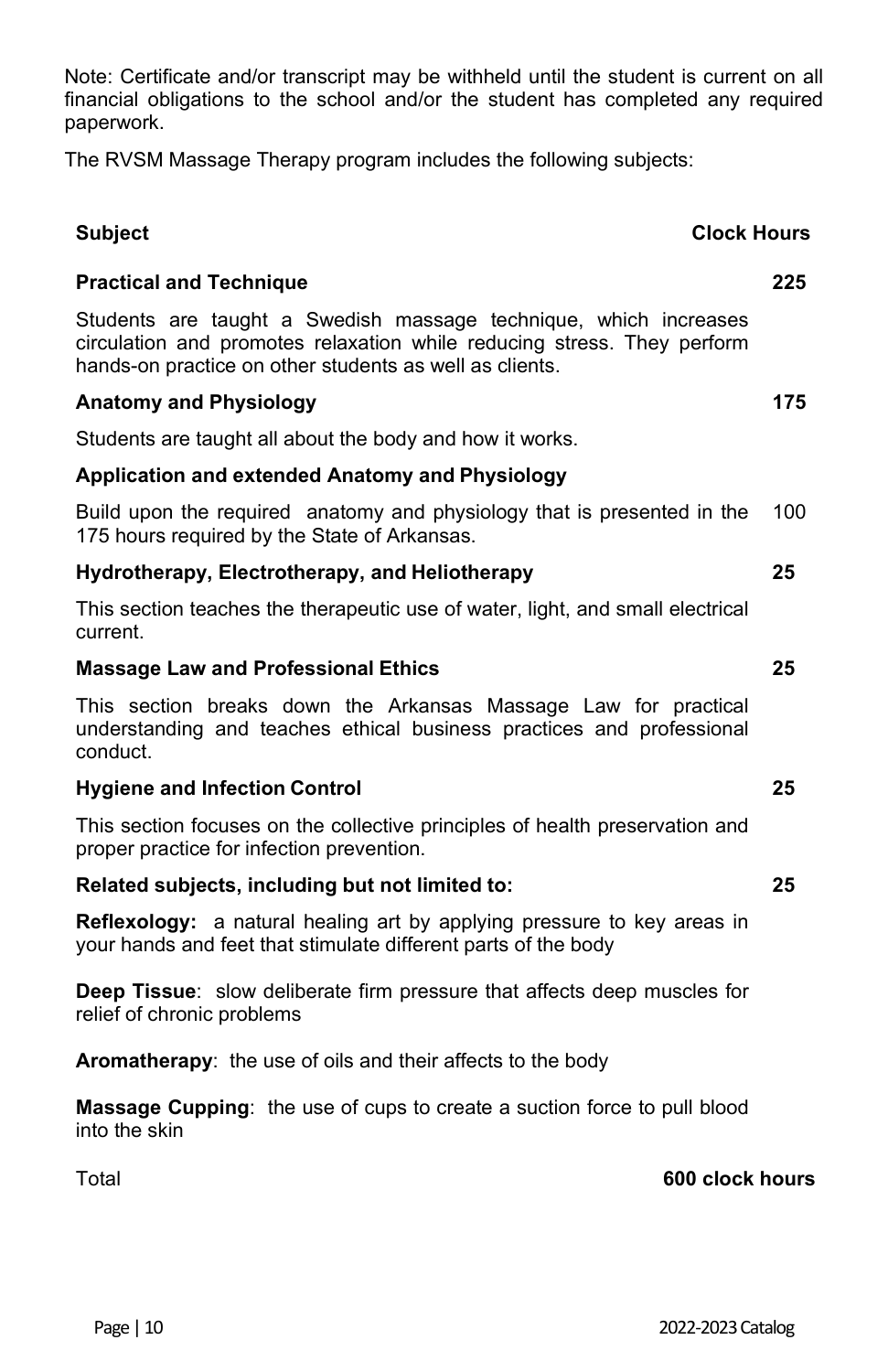#### **Arkansas State Requirements**

Arkansas is one of 45 states, as of 2022, that requires statewide professional licensing for massage therapists. The Arkansas Requirements to become a licensed massage therapist:

- 1. Complete a massage therapy program of at least 500 hours of in-classroom coursework and provide copy of diploma; official transcripts must be sent directly to the Board of Health
- 2. Applicant must be 18 years of age or older;
- 3. Valid Photo ID (Driver's License, State Issued ID Card, Passport, or US Military ID)
- 4. A copy of your social security card;<br>5. Copy of high school diploma and
- 5. Copy of high school diploma and/or transcript, college diploma and/or transcript , or GED;
- 6. Copy of Massage School Diploma
- 7. National Test Score MBLEx or NCBTMB Exam Score Report;
- 8. Application
- 9. Payment \$216.25 (non-refundable);
- 10. Massage School Transcript Must be received directly from the massage therapy school administrator, director, or other school official;
- 11. Background Checks Upon receipt of application the Massage Therapy Section will e-mail background information and instructions to applicant.
- 12. Arkansas Massage Therapy Law Exam. Once all application materials and associated background checks are received, reviewed and approved, the Massage Section will contact the applicant via e-mail with instruction and link to take the online state law test.

State licensure laws vary by state and RVSM does not guarantee that the education and clock hours earned at RVSM will be accepted outside Arkansas. It is the student's responsibility to contact any other state in which he/ she may wish to practice and determine if the educational outcomes and total clock hours earned at RVSM are applicable to that state's requirements.

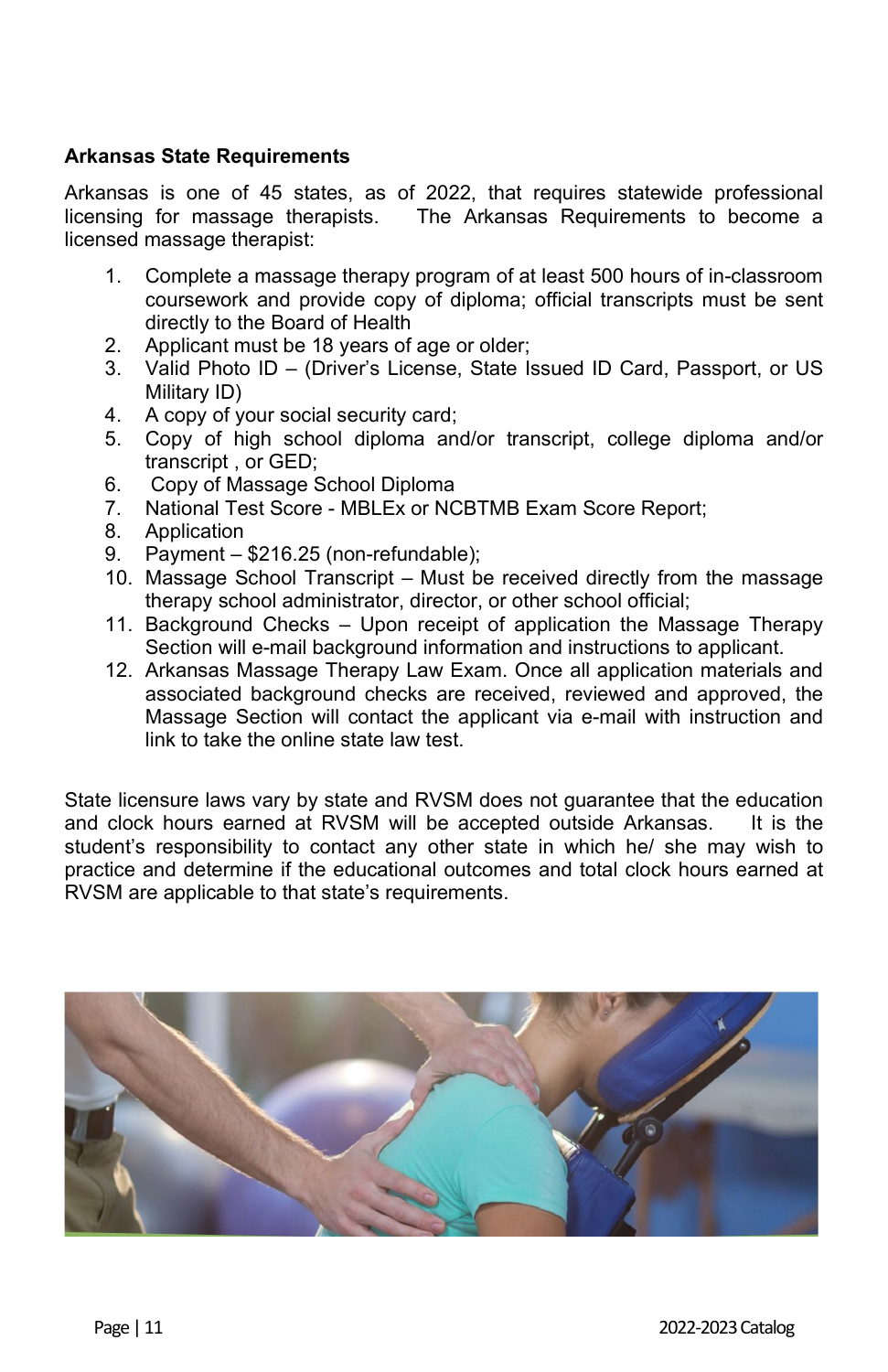### <span id="page-12-0"></span>**Admissions**

#### *Admissions Process*

Prior to applying for admission, the prospective student must visit River Valley School of Massage and meet with the Director of Admissions prior to completing the admission paperwork. During this interview, the prospective student will take a tour of the campus and ask any questions they may have.

If the prospective student is ready to start the admissions process, he/she may complete an application. The prospective student will receive a copy of the School Catalog. The student is also encouraged to meet with the Campus Director at this time and to receive any information about Financial Aid available.

#### *Requirements for Admissions*

- 18 years of age or older.
- High School diploma, GED, or college transcript
- Physical from a medical doctor stating the student poses no health risk to give and receive massage
- Complete an admissions application and Enrollment Agreement.
- Personal interview with the Director of Admissions completed with application

RVSM will not consider applicants who have been convicted of a felony or misdemeanor until they have completed Act 990 Prelicensure Petition thru the Arkansas Department of Health. A criminal record will jeopardize an applicant's eligibility for state licensure which is required for massage therapy employment in Arkansas.

RVSM does not admit students to the Massage Therapy Program until the potential student can show that all admissions requirements have been met. The prospective student must meet with the Campus Director prior to enrollment to ensure that all financial requirements of the program can be met.

RVSM does not admit students under Ability to Benefit criteria.

#### **Enrollment Process**

Once admission is approved and the student is accepted, he/she may begin the 600 clock hour massage therapy program on any Monday, with some exclusions.

#### *Part Time and Full Time Schedules*

Incoming students must decide during the entrance interview or prior to enrollment if they are going to be part-time or full-time. The student will sign a statement to be kept in the student file.

#### *High School Transcripts*

Official secondary school transcripts must show the date of graduation and must be delivered directly to RVSM from the secondary school. Transcripts marked as issued to student are not considered "official." The Director of Admission can assist applicants with the request form for secondary school transcripts. Certificates of attendance, copies of diplomas, special high school diplomas or modified high school diplomas are not acceptable to establish proof of high school graduation. Students are responsible for the fees related to securing high school transcripts.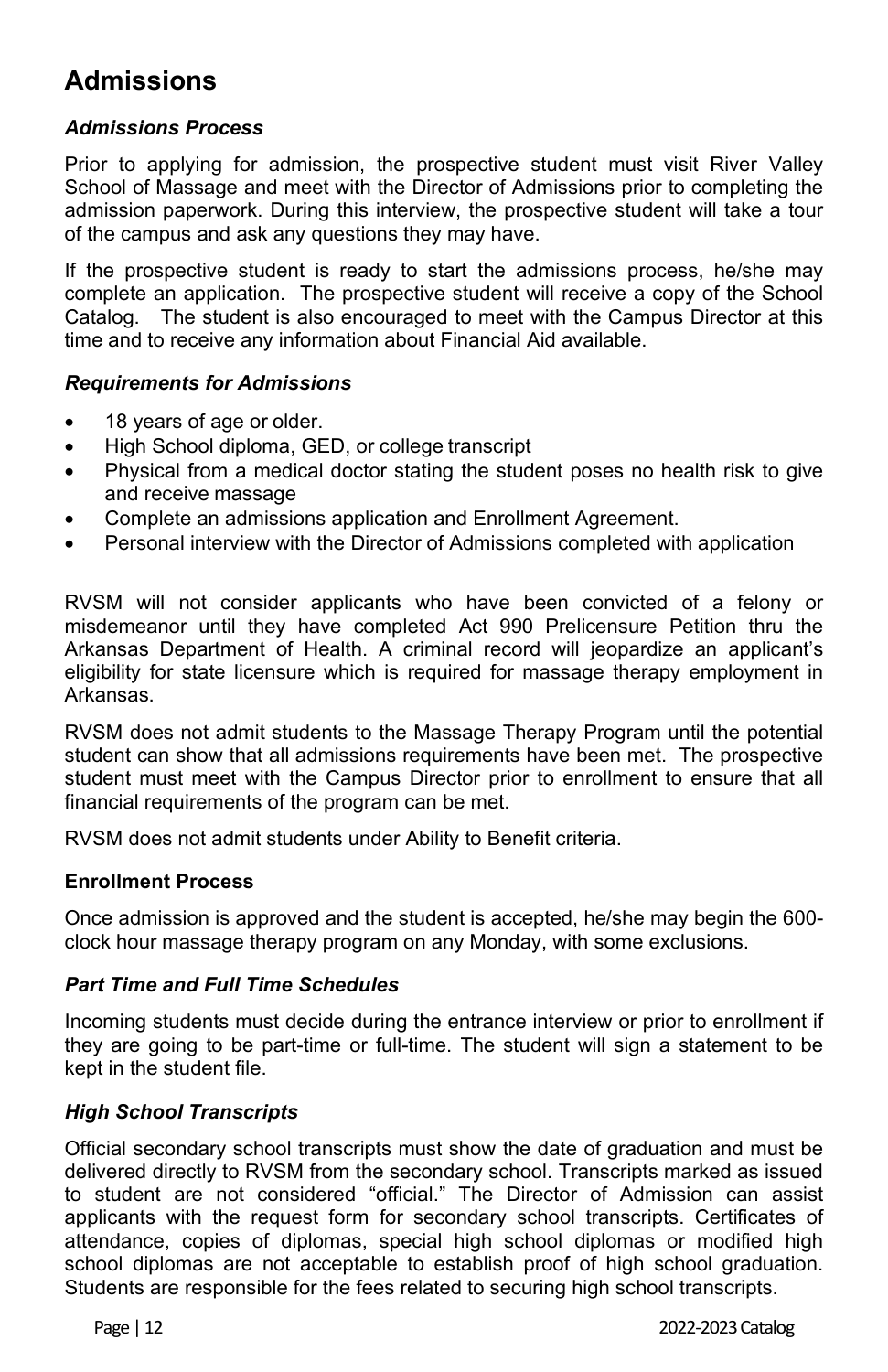Students who have attended a postsecondary education institution that is accredited by an agency recognized by the U.S. Department of Education and who have completed an associate degree or higher may use their official postsecondary school transcript to establish proof of high school graduation/GED.

In cases where documentation of an applicant's completion of a secondary school education is unavailable, e.g., the secondary school is closed and information is not available from another source such as the local school district or a State Department of Education, or in the case of homeschooling, the parent(s)/guardian(s) who provided the homeschooling is deceased, an institution may accept alternative documentation to verify the applicant's high school completion status.

All applicants who have attended secondary school outside of the United States must provide a credential evaluation for all secondary (and if applicable, postsecondary) transcripts submitted to RVSM as part of the application process. RVSM will only accept credential evaluations completed by a credential evaluation organization which is a member of the National Association of Credential Evaluation Services (NACES). For more information concerning NACES member organizations, refer to their website at www.naces.org.

If any applicable official academic records have not been prepared in English, a complete and official translation of the transcript is also required. Students who have obtained their secondary school (or postsecondary) education in any language other than English must provide evidence of English proficiency (refer to the English Language Proficiency Policy in this Catalog).

#### *Home-schooled Students*

RVSM welcomes students from all types of educational backgrounds and encourages homeschooled students to apply.

Due to the diverse nature of home school requirements from state to state; RVSM requires the following materials in order to evaluate a student's academic history for acceptance:

- Transcripts from a nationally recognized and accredited home school program; OR
- Detailed home-school transcripts (course titles, brief description of each course content, a grade or performance assessment for each course, details on duration of study, and expected graduation date) and a second academic indicator such as the SAT, ACT, GED, or college GPA (where 12 or more credits were completed at a single institution).

In order to attend RVSM, each applicant must demonstrate completion of high school or the equivalent of high school.

Homeschooled students need to submit documents indicating that they have followed the regulations determined by their state. Other forms of proof of highschool equivalency will be considered on a case-by-case basis and must be approved in advance by contacting the RVSM School Director.

If proof of high school completion cannot be verified the prospective student will not be enrolled. There is no appeal process.

#### **Readmission**

When a student withdraws prior to graduation, the student may re-enter RVSM within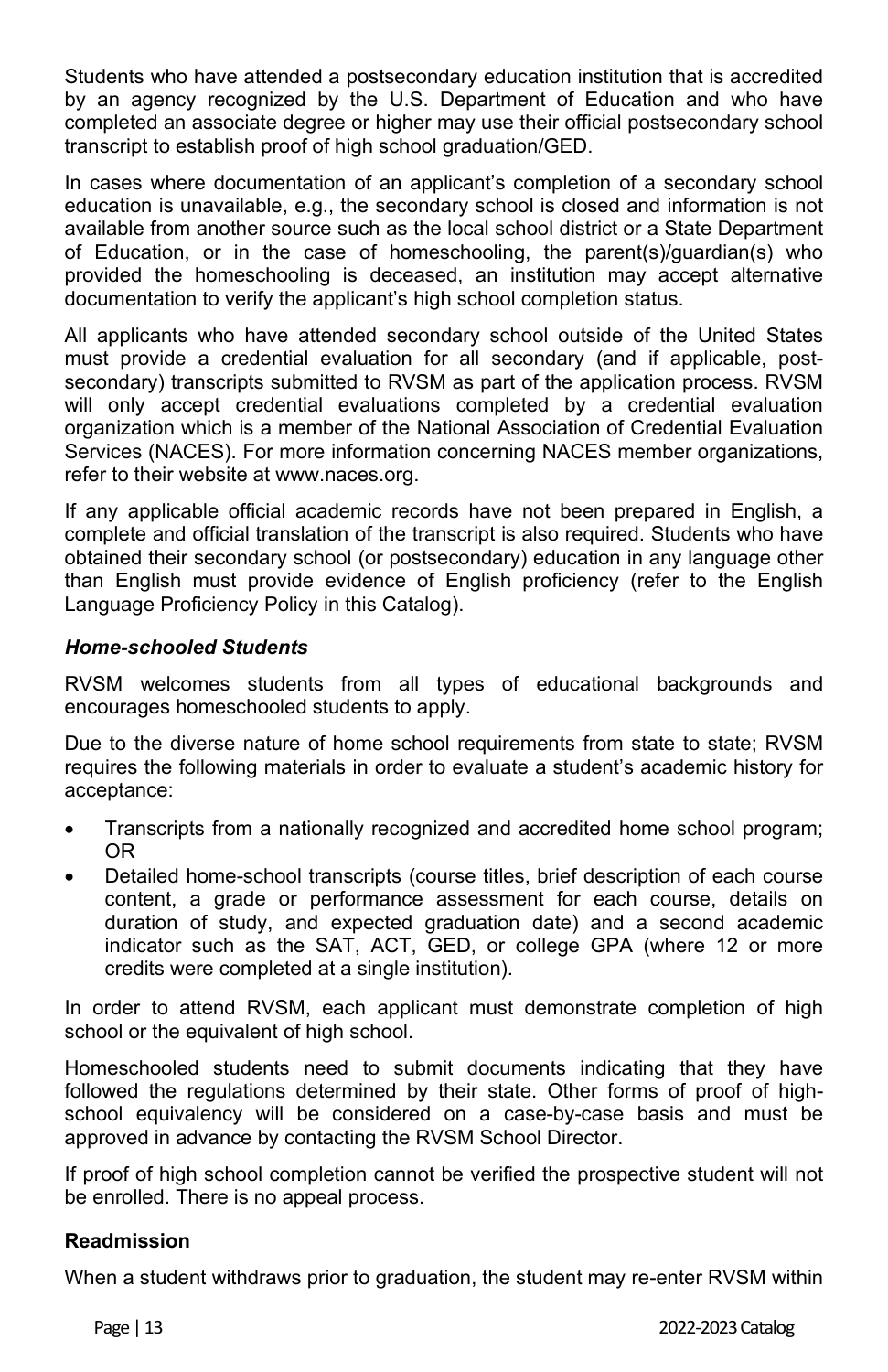two years and retain full academic credit provided the courses are still applicable to the program. While the returning student does not need to reapply for admission, he/she will be required to meet with the Director of Admissions to discuss re-entry. Tuition and fees at the time of reentry will apply.

RVSM welcomes students who have started their postsecondary academic programs at other schools and who have satisfactorily completed coursework that is applicable to the Massage Therapy program offered by RVSM.

RVSM has established the following policy and procedures to ensure that appropriate academic experience is considered for applicable transfer credit. Official transcripts must be received directly from the former institution prior to beginning coursework at RVSM and must be approved by the School Director and Director of Education.

#### **Transfer of Credit Policy**

College and Massage Therapy Coursework: RVSM may accept anatomy, physiology, kinesiology, medical terminology, and some business classes as transfer of credit. Requirements for all transfer of credit coursework:

- No more than 40 clock hours will be given per three (3) semester credit hour
- Student passed with a minimum 75%.

Cosmetology and Aesthetician Coursework: Arkansas Department of Health has given permission for massage therapy schools to give clock hours for cosmetology and aesthetician hours for massage therapy hours. Up to 200 clock hours may be transferred, if the coursework is applicable to the Massage Therapy curriculum.

Transfer credit requests must be accompanied by the following documentation:

- official transcripts
- a copy of the diploma, and
- a school catalog or statement providing the course descriptions of each class completed.

If transfer credit is awarded, training time may be shortened, and tuition may be reduced proportionately.

Transfer credit is counted as both hours attempted and hours completed within the<br>Satisfactory Academic Progress Policy. Transfer credit does not hold any Satisfactory Academic Progress Policy. qualitative points. Therefore, transfer credit is not included in the calculation of the grade point average for the purpose of determining a student CGPA or the CGPA requirement of the satisfactory academic progress.

<span id="page-14-0"></span>RVSM does not accept experiential learning or credit through examination as advance standing or transfer credit in its program.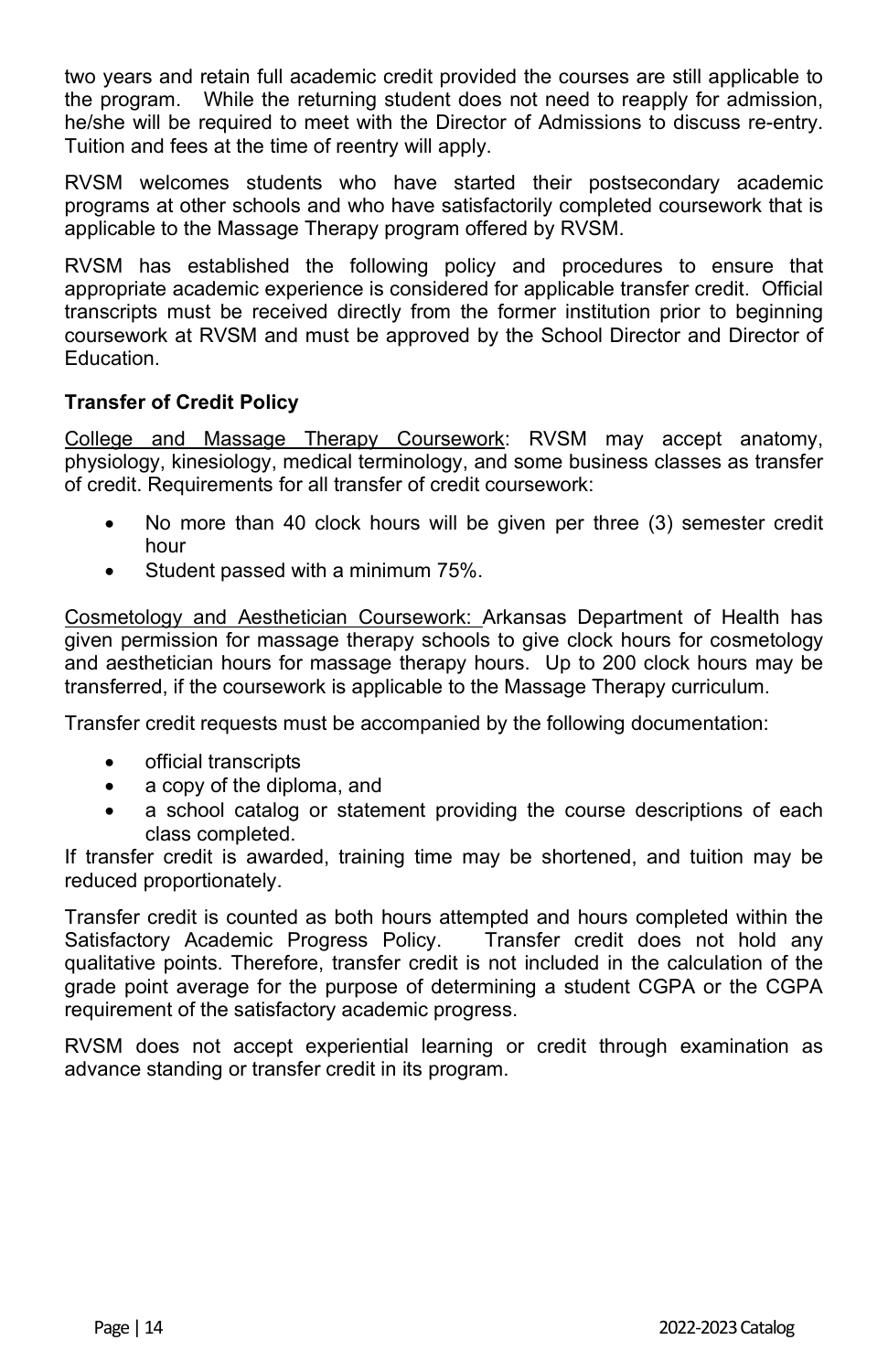### **Academic Policies**

#### **Attendance**

The Massage Therapy Program course syllabus is designed to be completed within six (6) months. This time is more than sufficient for achieving the required knowledge, skills, and competencies to complete the course and be qualified to take the test that is recognized by the Arkansas Department of Health Massage Therapy Section.

Students must finish within the maximum time frame according to the student's enrollment status unless a leave of absence is granted by the school. Students may make up work if their leave of absence is approved.

It is recognized that reasons beyond the student's control may make it impossible for a student to attend class every day. When absences occur, the student should notify the school by phone as soon as possible on the day of the absence. Should a student miss class and not call in, he/she may be contacted by the school to identify any assistance the school may provide in order for the student to return to class.

Students will tell the Director of Education of any work schedule that may not allow the student to attend class.

Any student that stops attending the program, after 5 days of non- attendance, will undergo a status determination. Administration will contact the student to determine the student's reason for non- attendance. Administrative withdrawal will occur after administration has exhausted all resources for contacting the student and not more than 10 days of non-attendance.

Full-Time Students: All enrolled students attending a minimum of 24 hours a week are considered full-time students.

Part-Time Students: All enrolled students attending a minimum of 17 hours a week but not more than 24 hours a week are considered part-time students. A student must be able to maintain a minimum of 17 hours per week to maintain Financial Aid eligibility.

Tardiness Policy: A student's punctuality in class and their willingness to participate in class until the class is dismissed reflects a dedicated attitude. This attitude establishes a record of attendance and performance that the student can present along with his/her academic qualifications to future employers.

Tardiness and leaving early also presents a disruption to the entire class. Students who exhibit problems with tardiness may be advised by the Director of Education and may be placed on attendance probation.

Make-up work Policy: Students will be allowed to make-up missed work if he/she has an approved absence. This will be done on his/her own time. If a student misses the class the day of a test, the student will take the test on the next day of attendance.

#### **Grading Policy**

Grades will be available weekly. All assignments are to be completed in a timely manner as determined by the instructor.

Passing grades for the Massage Therapy Program are determined by the individual assessments and are based on the curriculum laid out in the syllabus given to each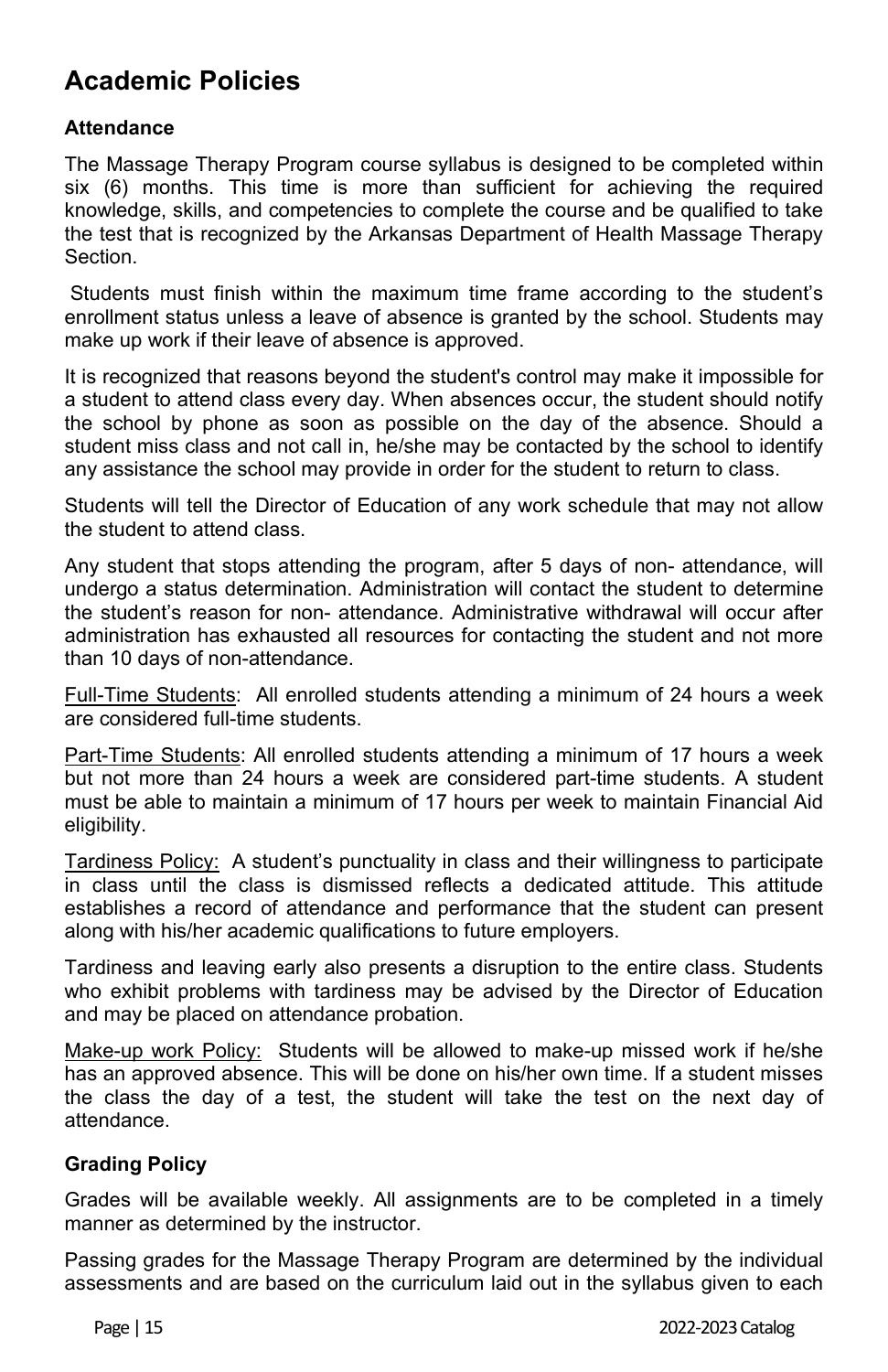student at the beginning of the course.

The student's final grade will be based on an average of all exam scores (including the final exam), participation grade for afternoon practical hours, clinicals, and final massage, review guide, and homework. The student must have at least a 75% overall grade, and a 75% on the final exam, to pass the course.

<u>Grading Scale</u><br>A = 90-100%  $B = 80-89\%$   $C = 70-79\%$   $D = 60-69\%$   $F = 50-59\%$ 

#### Test Retakes

If a student receives below a 75% on a test, that student has the option to retake the test. Each student has the option to retake three (3) tests in each book if it is below 75%. The retake test score will be the one that is recorded on the student's progress report. Tests cannot be retaken on the same day.

#### Final Test

Students will be given a multiple-choice final exam that is set up like the MBLEx. It is worth 100 points. If a student does not pass the final exam with a 75% or better, he/she will be required to retake it. If a student does not pass the retake, they will be held until they are able to pass a retake with a 75%.

Once a student reaches 600 clock hours, every hour a student goes over to complete course work or pass the final test will cost the student \$20/per hour per our 600-hour completion with unfinished course work policy.

Student diplomas will be held until all monies are paid.

#### *Leave of Absence*

A leave of absence will be granted to students in good standing. (A student with a grade less than passing, with poor attendance, or unpaid tuition is not considered in good standing.)

Requests for leave of absence will be considered individually by the School Director or Director of Education.

A leave of absence extending for more than 10 days must be requested and approved by the School Director or Director of Education.

The student must submit in writing, a leave of absence request form to include the reason for the request, and be signed by the student, dated, and be approved and signed by the School Director or Director of Education, before the Leave of Absence can begin.

When a student has been granted a leave of absence, they are required to make up the course work they missed.

A leave of absence should not exceed 60 consecutive school days or 180 accumulative days within 12 months.

If the student does not resume attendance at the school on or before the end of a leave of absence, the school treats the student as a withdrawal. The student understands that his/her withdrawal from the Massage Therapy program is effective the date the student failed to return to class and his/her partial refund to Title 4, if any, will be calculated based on the effective date and in accordance with the published refund schedule. The student may also be responsible for paying back any scholarship or paying any tuition that is owed.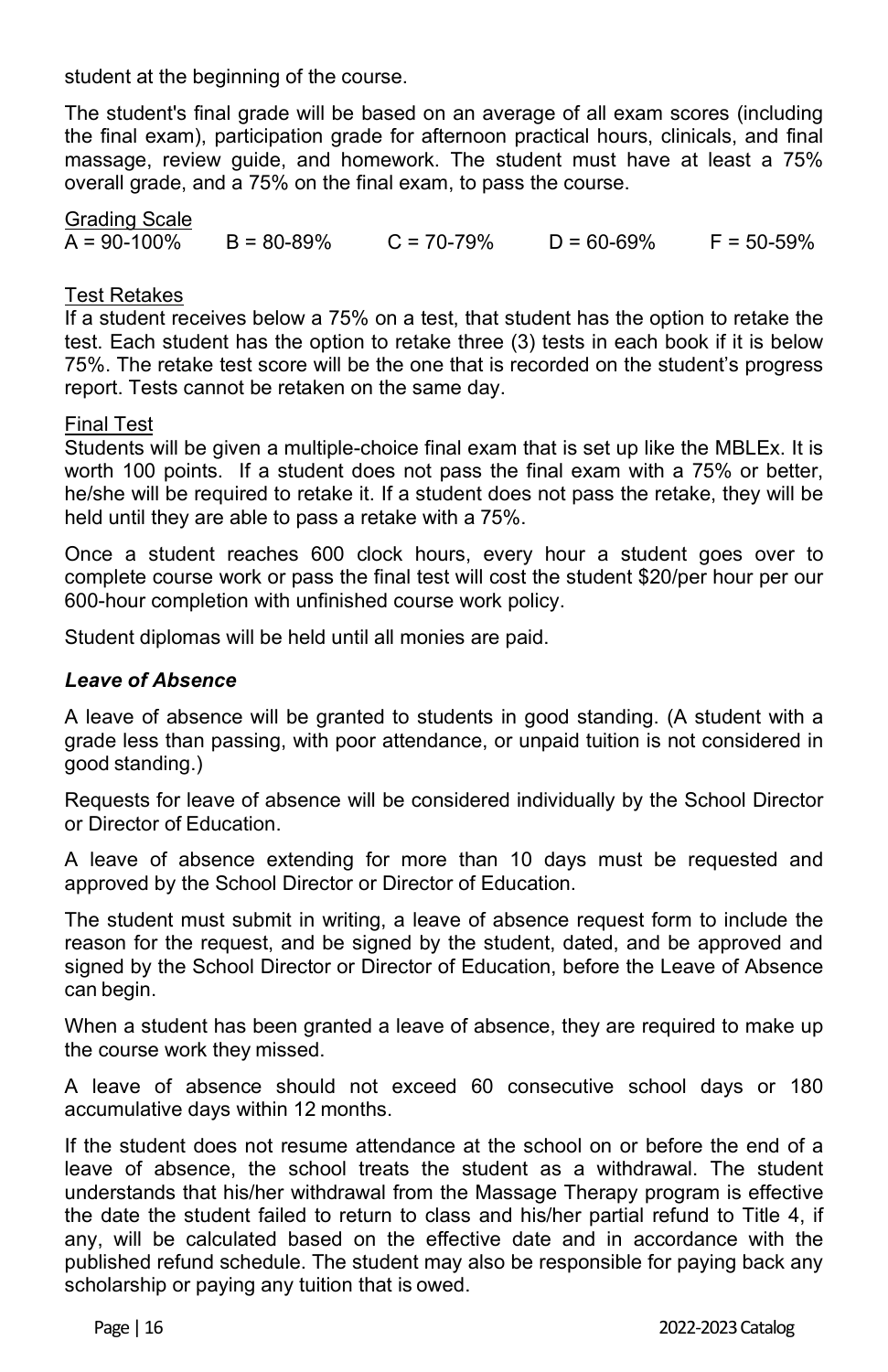#### **Withdrawal**

Students withdrawing from the program are asked to have an interview with a school administrator and sign a statement documenting the date of the withdrawal for their academic records. A student is considered withdrawn if he/she has had said interview, signed a withdrawal form, and has paid any outstanding debts to River Valley School of Massage.

River Valley School of Massage does not assume responsibility for lost or reduced refunds, loss of financial aid or other entitlements.

The student understands that his/her withdrawal from the Massage Therapy program is effective the date the withdrawal form is processed and his/her partial refund to Title 4, if any, will be calculated based on the effective date and in accordance with the published refund schedule.

Attendance: After a student has missed five (5) days of instruction, RVSM will conduct a status determination by contacting the student to see the reason for nonattendance and whether the student plans to return. After RVSM has exhausted all resources to contact the student or the student has missed an administrative withdrawal will occur after RVSM the student and the student has missed no more than 10 days.

#### **Re-entry**

Students who have withdrawn from the Massage Therapy program and wish to return will be required to pay a \$500 Administrative Restart Fee.

Restarting students will only be admitted to the next preferred class if there is space available and at the discretion of the administration.

Students who have withdrawn from the program may re-apply for admission by doing the following:

- Wait thirty days from the last date of attendance.
- Request for re-admission in writing to the director.
- Interview with the director.
- Pay the \$500 restart fee.
- Upon approval, the student will be advised at what point of the program he/she may re-enter.

#### **Plagiarism**

Plagiarism is the uncredited use (both intentional and unintentional) of somebody else's words or ideas. All of the following are considered plagiarism:

- Turning in someone else's work as your own
- Quoting someone and leaving out the quotation marks
- Copying someone else's ideas and using them as your own.
- Failing to give credit for the use of someone's work

Academic honesty is very important to River Valley School of Massage, therefore anyone suspected of plagiarizing in any form, may be subject to dismissal.

#### *Satisfactory Progress Policy (SAP)*

The Satisfactory Academic Progress Policy measures whether students are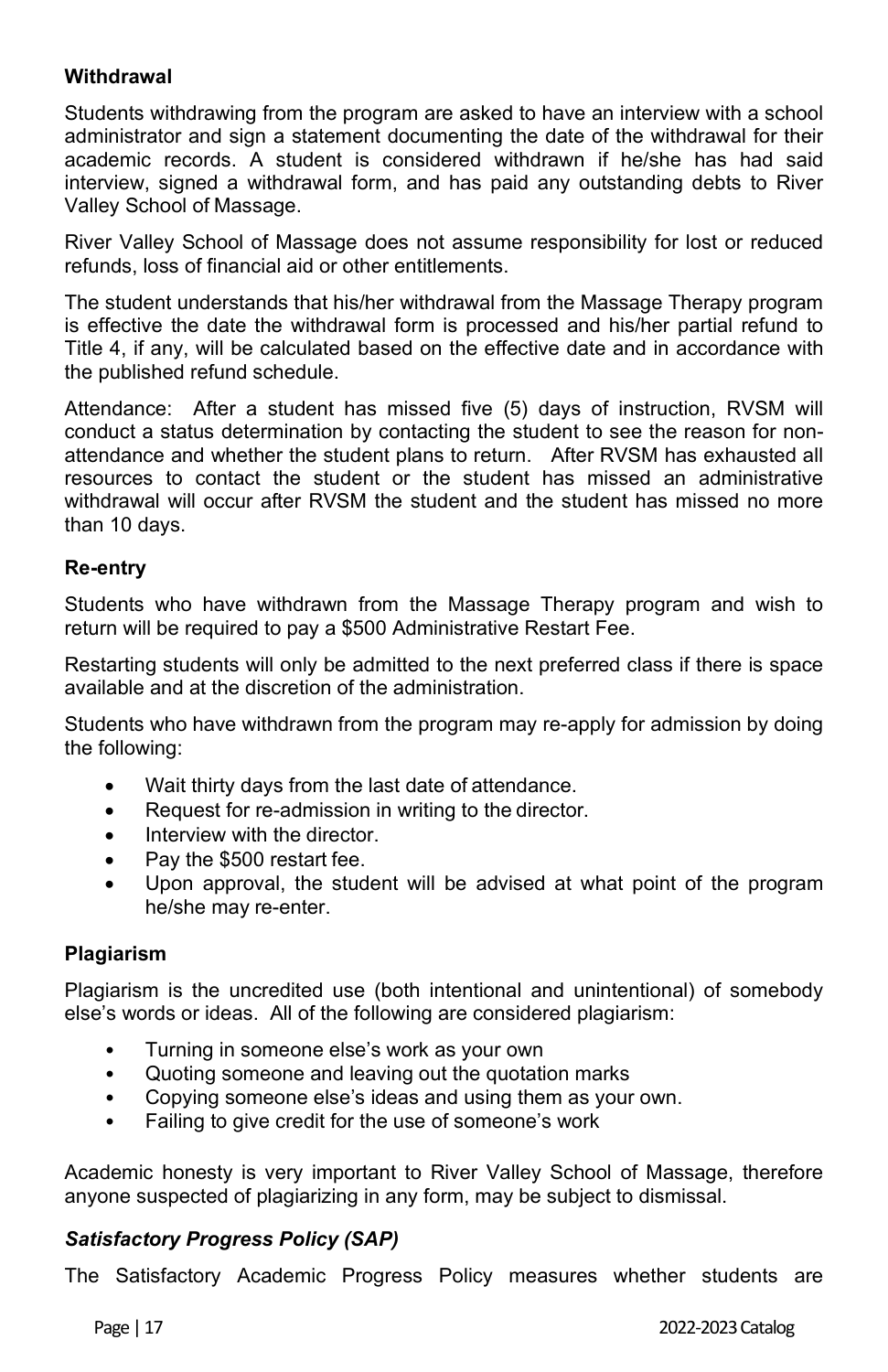progressing at a responsible rate towards the completion of their educational objectives. Students must be in compliance with this policy in order to maintain their federal financial aid program eligibility. However, this policy applies to all students, regardless of participation in federal financial aid programs.

The student has 2 payment periods throughout the Massage Therapy Program. Should the student not meet SAP in the said time frame, the student will be ineligible for the second disbursement of financial aid. To make sure the student is eligible for the 2<sup>nd</sup> payment period, they must meet SAP requirements.

The evaluation point at the mid-point of the program is designed to help identify students who would benefit from an early intervention and/or remediation. Most critical is a student's ability complete coursework successfully and consistently. Failure to complete courses successfully for any reason may negatively affect satisfactory academic progress. Failing courses or withdrawing from courses could also result in the loss of financial aid and academic dismissal. It is very important that students attend and complete all courses successfully.

Students will be formally evaluated for SAP at completion of 300 clock hours.

QUALITATIVE: Students must maintain a cumulative grade point average of 75% or better. To be making satisfactory academic progress, students must have a grade of 75% at the end of the evaluation period.

QUANTITATIVE: Students must have completed 300 clock hours and must have successfully completed 67% of the clock hours attempted.

A student must meet these standards to be considered as meeting Satisfactory Academic Progress and in 'Good Standing.' Course work repeated may adversely affect a student's academic progress in terms of the maximum time frame.

Students who withdraw from the program will receive a grade of 'W' (Withdrawal) by the withdrawal. All interrupted coursework must be repeated upon readmission to RVSM.

Evaluation Periods: All students will be informally evaluated after each month, with a formal SAP evaluation occurring at the program midpoint.

During the informal evaluation period, students will be advised on their progress towards achieving SAP. RVSM believes that early intervention in regard to academic performance is an essential service to students to ensure their success.

Probation Period: If a student fails to meet the Satisfactory Academic Progress standards at the 300 clock hour evaluation point, he or she will be placed on Probation status. Probation notifications will be sent to students via mail or email.

As part of the Probation status, students will be required to meet with the Director of Academics. During the meeting, the student and Director of Academics will create a plan for the student to achieve 'Good Standing'.

Students who are receiving Federal Student Aid will not be eligible to receive disbursements of aid while on probation. In such cases, the student's aid will be placed on hold until the student attains a satisfactory academic standing. While on probation, the student may be required to make other payment arrangements until their financial aid hold is released.

#### SAP Appeals and Probation

Students not meeting the Satisfactory Academic Progress standards are notified by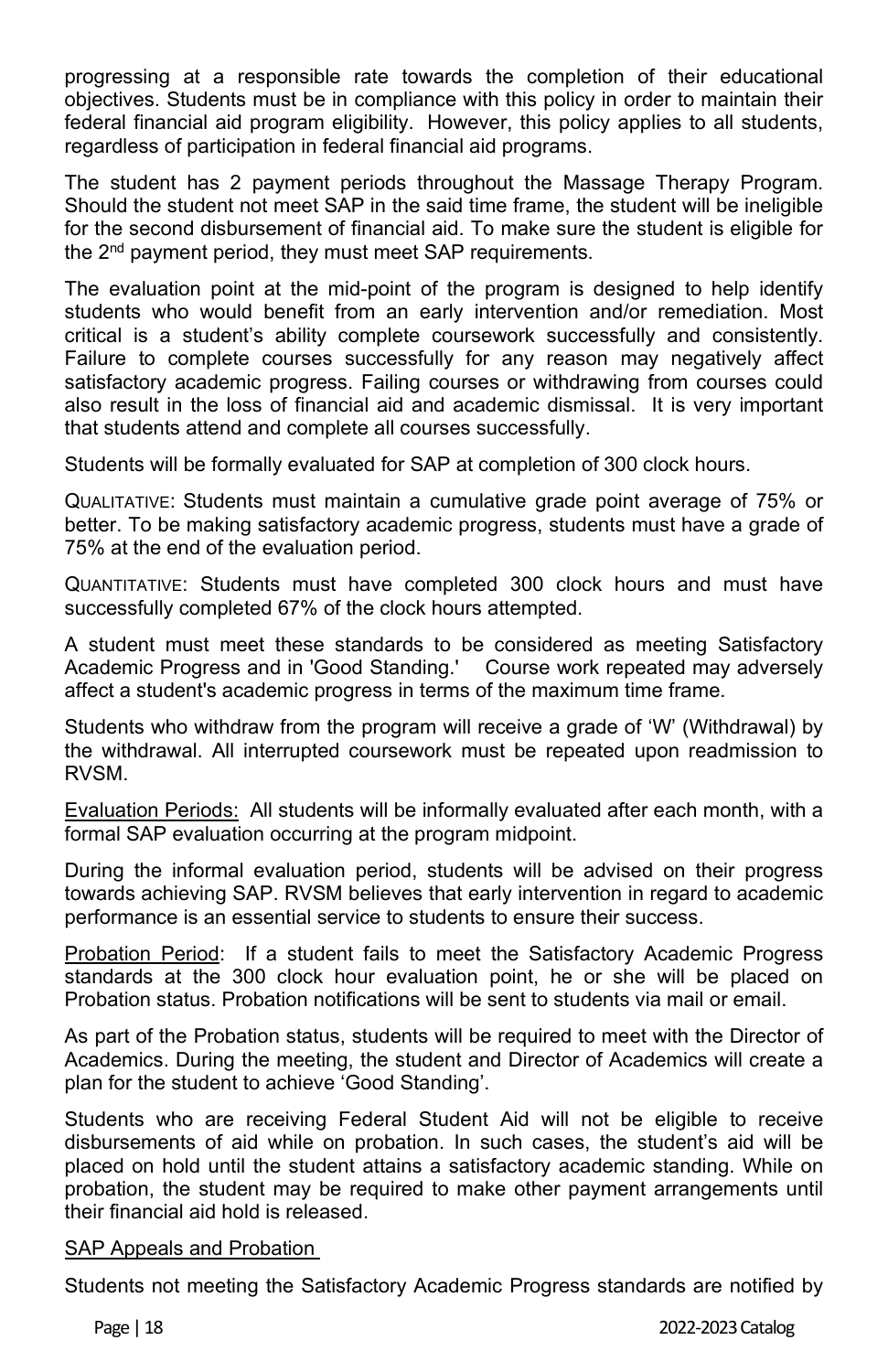means of a Probation letter and email from the administrative office. Students wishing to appeal the unsatisfactory academic progress determination must do so in writing, within ten (10) calendar days of receipt of the letter.

Appeals should be directed to the School Director. If the student is appealing the unsatisfactory progress determination on the basis of mitigating circumstances, appropriate documentation should be included with the written appeal. Such documentation might include a physician's statement, accident report, or other statements. The Campus Director will notify the student of their decision and the impacts that the decision has on the student's eligibility for Title IV, HEA within 10 days of receiving the student's appeal. The Campus Director's decision is final.

Return to Good Standing: If a student achieves Satisfactory Academic Progress within the probationary period, he or she will return to 'Good Standing.' Students will be eligible to receive Federal Student Aid once SAP has been achieved.

#### Maximum Time Frame (MTF)

Maximum Time Frame (MTF) is the maximum amount of time in which a student can successfully complete any of the programs offered at the school. The maximum time frame may not exceed 150% of the clock hours attempted, or 150% of the published length of the program as measured in in calendar time.

Massage Therapy Program (full time schedule) is 20 weeks in length; therefore the maximum time frame for completion is 30 weeks (20 weeks x 150%).

Massage Therapy Program (part time schedule) is 35 weeks in length, therefore the maximum time frame for completion is 52.5 weeks (35 weeks x 150%)

Students exceeding maximum time frame will be terminated from the program. Time spent on an approved Leave of Absence (LOA) **does count against** MTF.

If a student fails to meet Satisfactory Academic Progress at the end point of the enrollment term, the student will be granted an additional evaluation period to serve as the Probation period. The additional evaluation period will be equal in length to the most recent evaluation period, but not exceeding 50% of the overall program, keeping within Maximum Time Frame (MTF) requirements.

Academic Termination: If a student fails to return to 'Good Standing' at the end of a Probation period and does not successfully appeal that determination, he or she will face Academic Termination. In the case of Academic Termination, the last day of attendance (LDA) will be used to calculate the student's refund and/or balance due.

Transfer Students and SAP: Students transferring clock hour credit into RVSM will be evaluated qualitatively only on the work completed while at RVSM.

The maximum time frame is reduced for transfer students, based upon the remaining length of the program in which they enroll. If the student transfers in 20 hours, and therefore must complete 580 hours at RVSM (580/30 hours per week = 19 weeks), the maximum time frame is 19 weeks x 150% or 28.5 weeks.

Appeal Policy: Students may appeal a determination of probation or termination due to unsatisfactory progress or any other academic policy mentioned herein within 14 days from the date of determination. All appeals shall be submitted in writing and outline the grounds for appeal to the Director of Education of River Valley School of Massage. All appeals will receive a written response that shall remain final.

The school will send a letter as notification to students of the results of an evaluation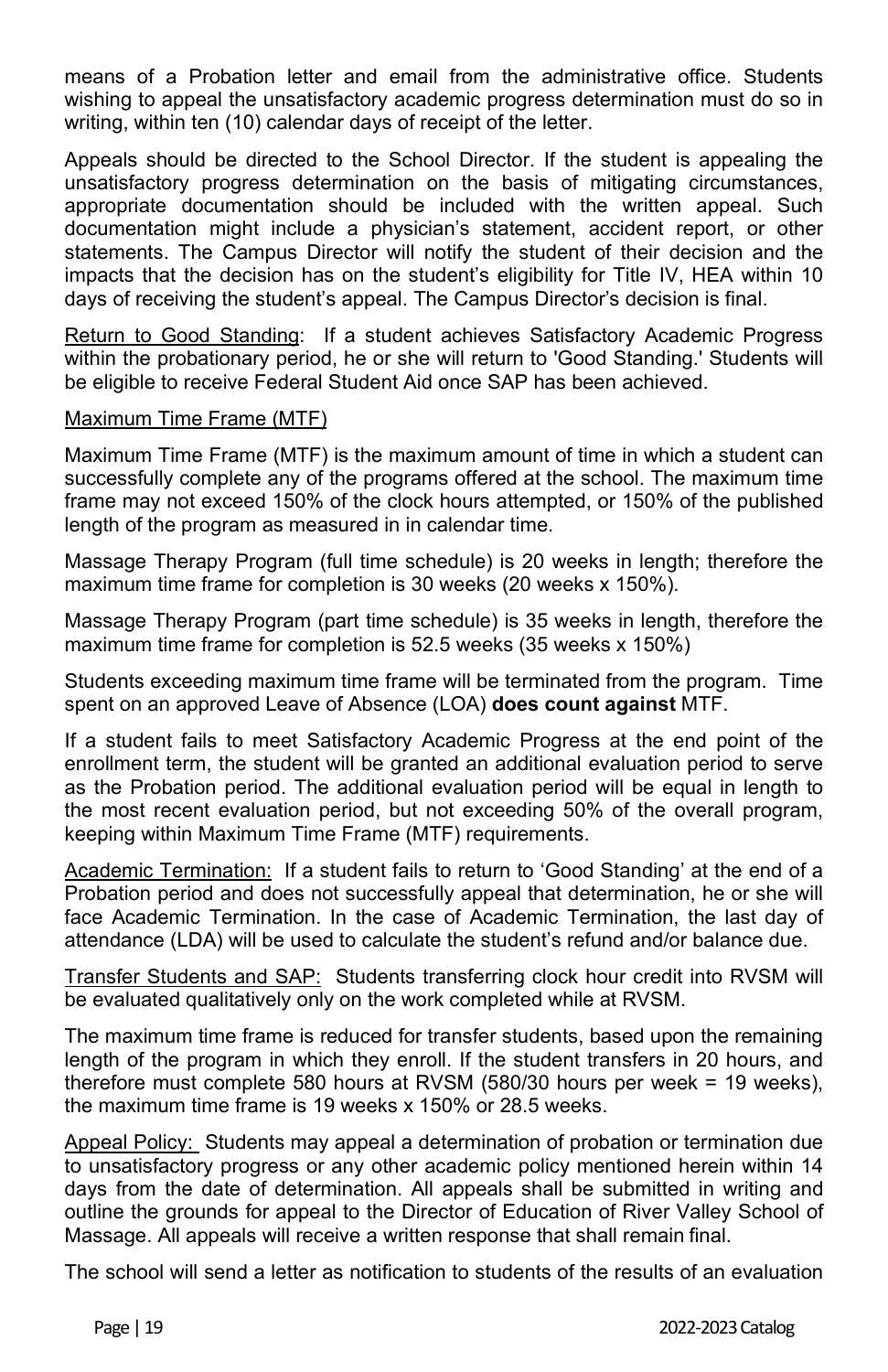that impacts the student's eligibility for Title IV, HEA program funds.

#### **Student Clinicals**

Each student cannot exceed 50 hours of clinical massages. The student is required to have one hundred (100) hours of anatomy, physiology, pathology, and contraindications for massage therapy, and one hundred (100) hours of technical training, and all portions of the school's curriculum pertaining to personal hygiene, sanitation, ethics, and professional standards; before they can begin offering student clinical massages. Some exclusion may apply.

Student massages are scheduled during normal massage practice times, (with some exceptions) and are assigned to students. Students are responsible for being prepared and on time for their clinicals.

#### *Transferability of Credits*

Transferability of credit earned at River Valley School of Massage is at the discretion of the accepting institution. It is the student's responsibility to confirm whether or not another institution of the student's choice will accept credit earned at River Valley School of Massage.

If a student plans to transfer coursework completed at RVSM to another postsecondary institution, it is the student's responsibility to determine if that institution will accept the completed coursework.

**RVSM does not imply, promise, or guarantee transferability of its coursework or hours to any other higher education institution.**

<span id="page-20-0"></span>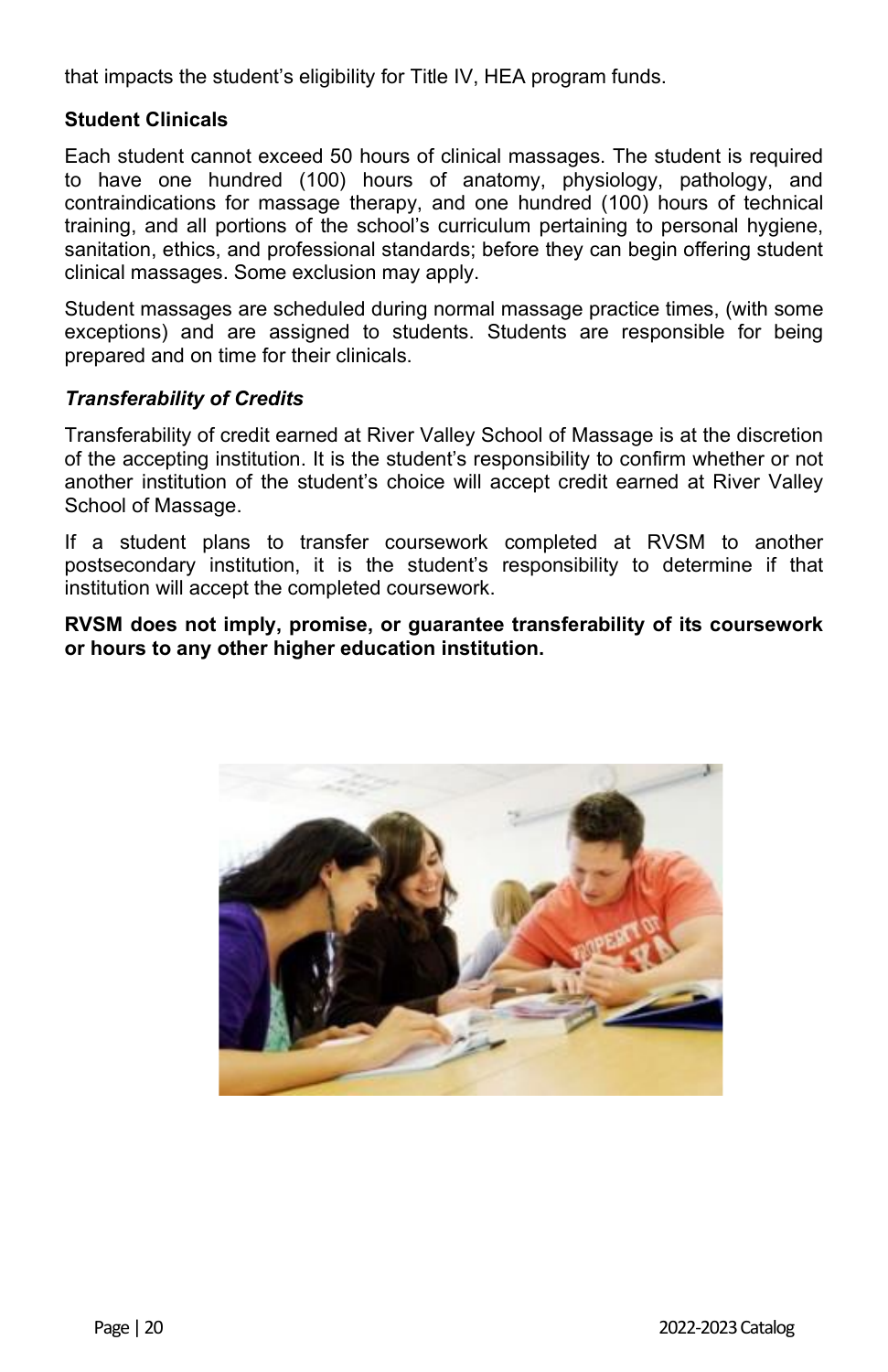### **Student Services**

As a new student at RVSM, a school administrator will familiarize you with the facilities, services, and protocol for admissions, grading policies, graduation requirements, etc. Our goal is to ensure that you, the student, are made aware of the many services that are available to you. Student Services offers resources both internal and external for our students that are in need of professional services.

The following is a partial list of services that RVSM offers. For a full list of Student Services available, please ask an instructor.

#### **Advising Services**

If a student has academic concerns that are affecting his/ her participation in the Massage Therapy Program, he/she is encouraged to speak directly with the faculty or staff member most directly involved to receive additional academic advising.

Both peer and professional tutoring programs are available at \$35.00 per hour. In order to truly benefit from this type of assistance, students must have a genuine desire to become competent massage therapists and must apply themselves diligently to their course work and clinical experience.

In the case of personal challenges are affecting performance, referrals for psychological or counseling services are available.

#### **Bookstore**

River Valley School of Massage's Bookstore stocks:

- Clothing
- Anatomical coloring books
- Massage table brochures and tactiles

Massage tables and chairs can be ordered by RVSM from the school's vendors for discounted prices.

Bookstore hours are from 9:00am to 3:30 p.m. and can be extended upon request.

#### **Continuing Education**

CEU's are ongoing at RVSM. Contact the school for current classes. Info is also available at www.rvsmassage.com. New CEU's are also being added continuously.

#### **Graduation and Job Placement Assistance**

RVSM provides assistance to students find massage therapy jobs following graduation and licensure. Students are strongly encouraged to take the MBLEx and apply for state license Immediately following program completion.

A list of employers will be posted on the RVSM bulletin board as they are available. We will strive to help students with job placement.

If a student needs a job while they are attending the Massage Therapy Program, RVSM staff and faculty will do their best to help the student find employment not related to the educational objective.

**RVSM does not imply, promise, or guarantee a job or any level of compensation upon completion of the Massage Therapy program.**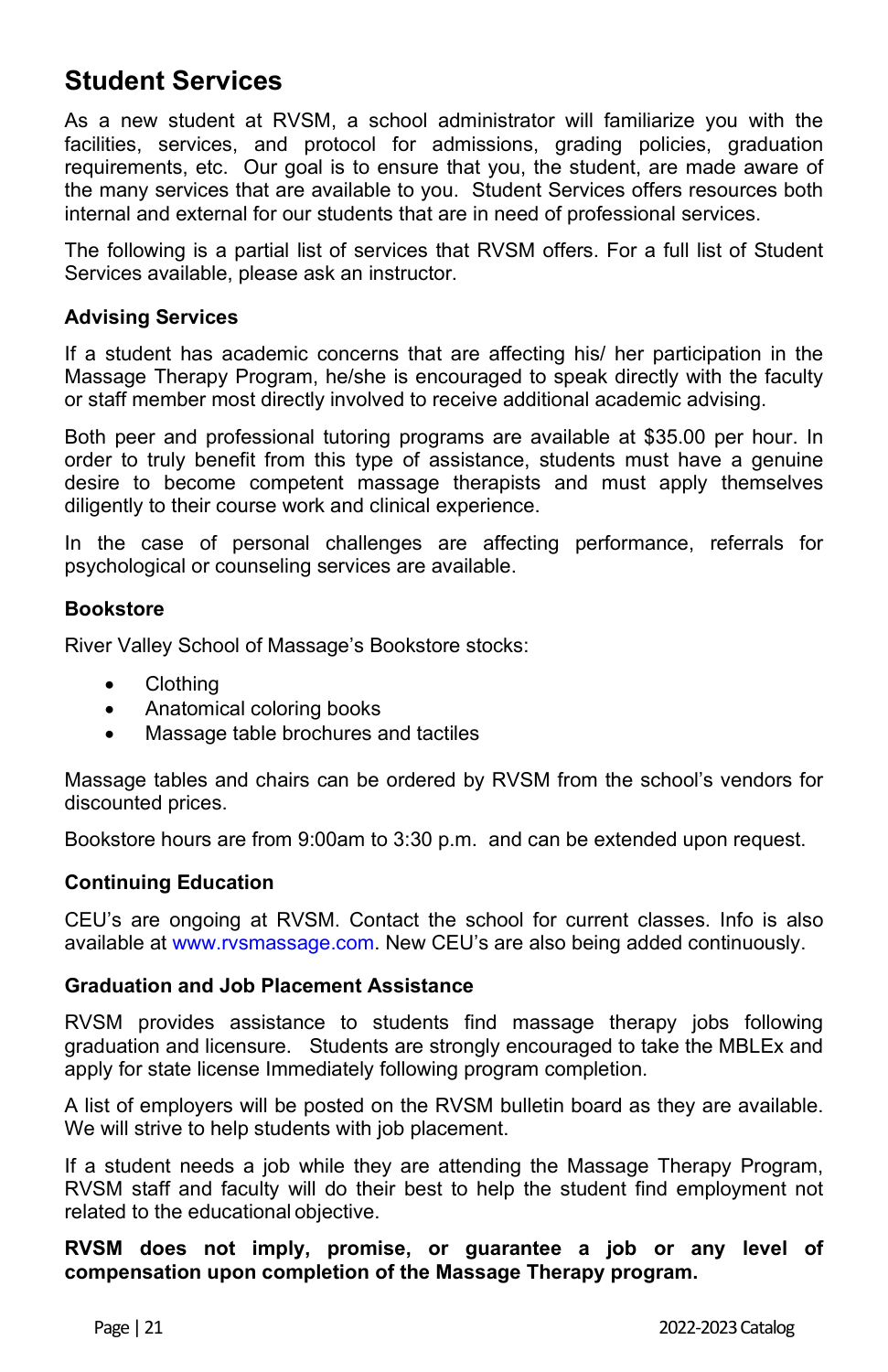#### **Housing/Child Care Arrangements**

River Valley School of Massage does not provide dormitories or housing facilities and students commute daily to school. Childcare arrangements are the responsibility of each parent enrolled in River Valley School of Massage since we do not maintain childcare facilities. The Financial Aid Director can give a list of day care facilities that are available in the area.

#### **Library**

River Valley School of Massage maintains a modest reading, video, and audio library for use by students and faculty. Library hours vary depending on student and faculty needs.

#### **Tutoring Services**

Professional tutoring programs are available at \$35.00 per hour. In order to truly benefit from this type of assistance, students must have a genuine desire to become competent massage therapists and must apply themselves diligently to their course work and clinical experience.

### <span id="page-22-0"></span>**School Policies**

#### **Conditions for Dismissal**

A student may be dismissed from RVSM for any of the following reasons:

- Unsatisfactory attendance progress-
- Not attending the number of hours required to complete the course in the time allotted
- Unsatisfactory academic progress
- Not making 75% or higher
- Unprofessional behavior
- Any infraction of school policy
- Delinquent satisfaction of financial obligations to the school
- Not making payments in a timely manner
- Possession of firearms or weapons
- Attending class or any RVSM event while under the influence of drugs or alcohol
- Theft of any kind
- Sexual misconduct
- Falsification of school records
- Brings drugs or alcohol to RVSM or any RVSM event
- Cheating on test or assignments
- Behaving in any manner that may be harmful to the learning environment or reputation of the school.

#### **Campus Crime & Security Policy**

Any emergencies or criminal actions should be immediately reported to the Campus Director and/or the local law enforcement authorities. The school staff must be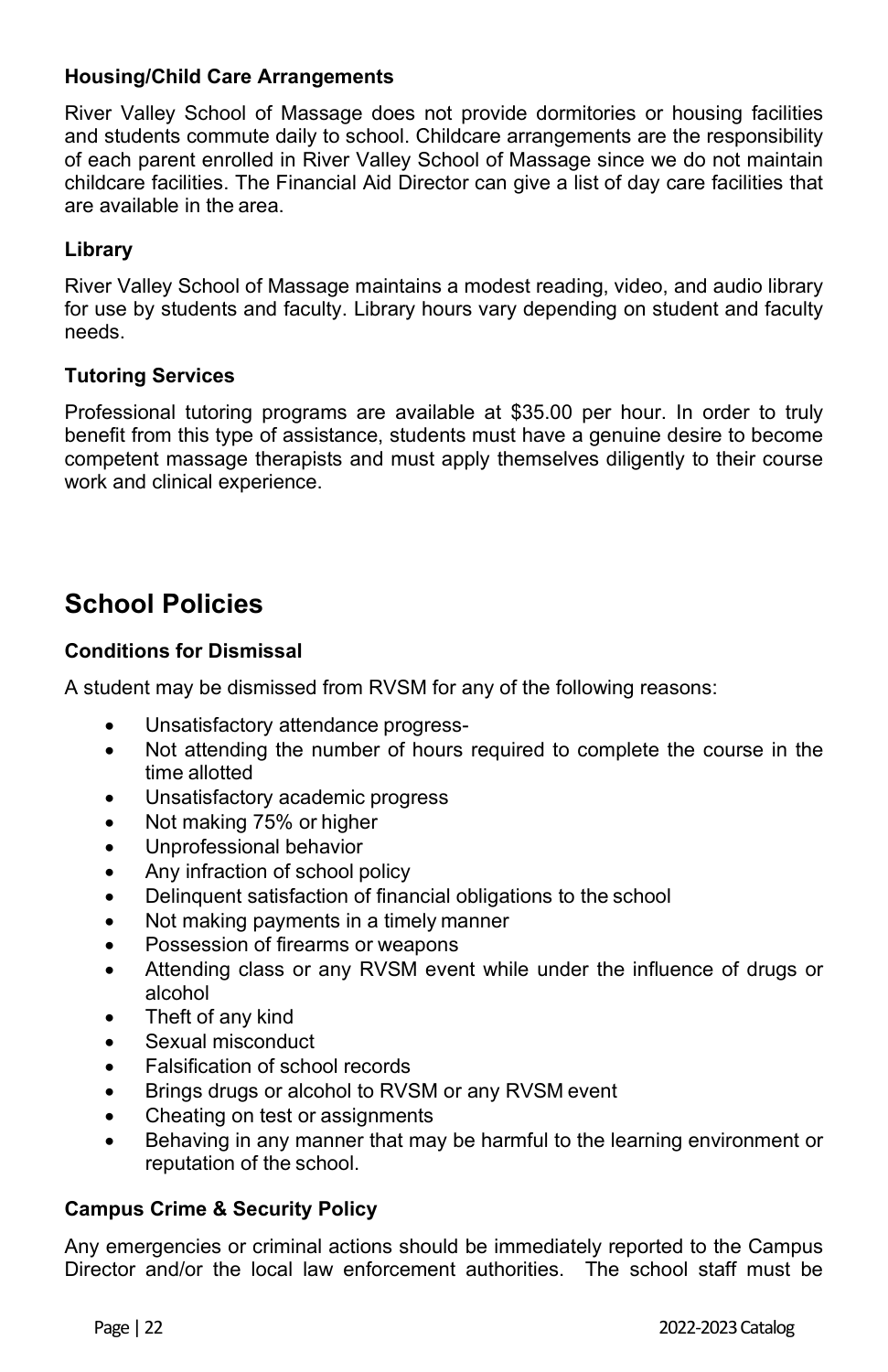notified in addition to the law enforcement agency. To ensure prompt and accurate record keeping, criminal activity should be documented in a timely manner by students and/ or employees.

If a crime occurs, the victim should obtain a Crime Report Form from the front office staff and fill it out. This report will be kept on file at the School by administrative personnel. The school is not liable for any crime that occurs on campus, but it is required to report criminal activity. In order to do this, it is necessary to obtain documentation for any incident.

River Valley School of Massage promotes safety and it recommends that students, staff, and faculty use precautionary measures. If you are concerned for the safety of your belongings, we recommend that you either do not bring them to school.

In compliance with the Jeanne Clery Disclosure of Campus Security Policy and Campus Crime Statistics Act and the Violence Against Women Act, a copy of Annual Crime Statistics are available from the School Director.

#### **Drug-Free Schools Policy**

The Drug-Free Schools and Communities Act Amendments of 1989, Public Law 101-226, require that, as a condition of receiving funds or any form of financial assistance under any federal program, an institution of higher education must certify that it has adopted and implemented a program to prevent the unlawful possession, use or distribution of illicit drugs and alcohol by students and employees.

The following information outlines RVSM regulations to help ensure that the schools are drug-free. All students and employees of RVSM are required to comply with the following standards of conduct related to alcohol and controlled substances:

- Students and employees may not possess, use or distribute illegal drugs on any school property or as part of any school activity.
- The use of illegal drugs or abuse of legal drugs on school premises is expressly prohibited.
- Students and employees may not be on school property in a drunken or inebriated condition, or under the influence of controlled substances.
- Students and employees are encouraged to assist other students or employees in seeking treatment if a drug or alcohol-related problem is apparent.
- Students and employees are required to inform the RVSM Campus Director if they become aware of another student or employee distributing or selling illegal drugs on campus or at any school sponsored activity.

Students or employees who are found to be selling or distributing illegal or prescription drugs on school property or at school-sponsored activities (including those held off campus) will be dismissed or terminated.

Any person who is believed to be selling or distributing illegal or prescription drugs or alcohol on the RVSM campus will be immediately reported to the appropriate law enforcement agency.

Any student found to be under the influence of alcohol or illegal drugs during school hours will be suspended and may be permanently dismissed.

The following hotlines are available for drug or alcohol abuse counseling:

National Institute on Drug Abuse Hotline . . . . . . 1-800-662-HELP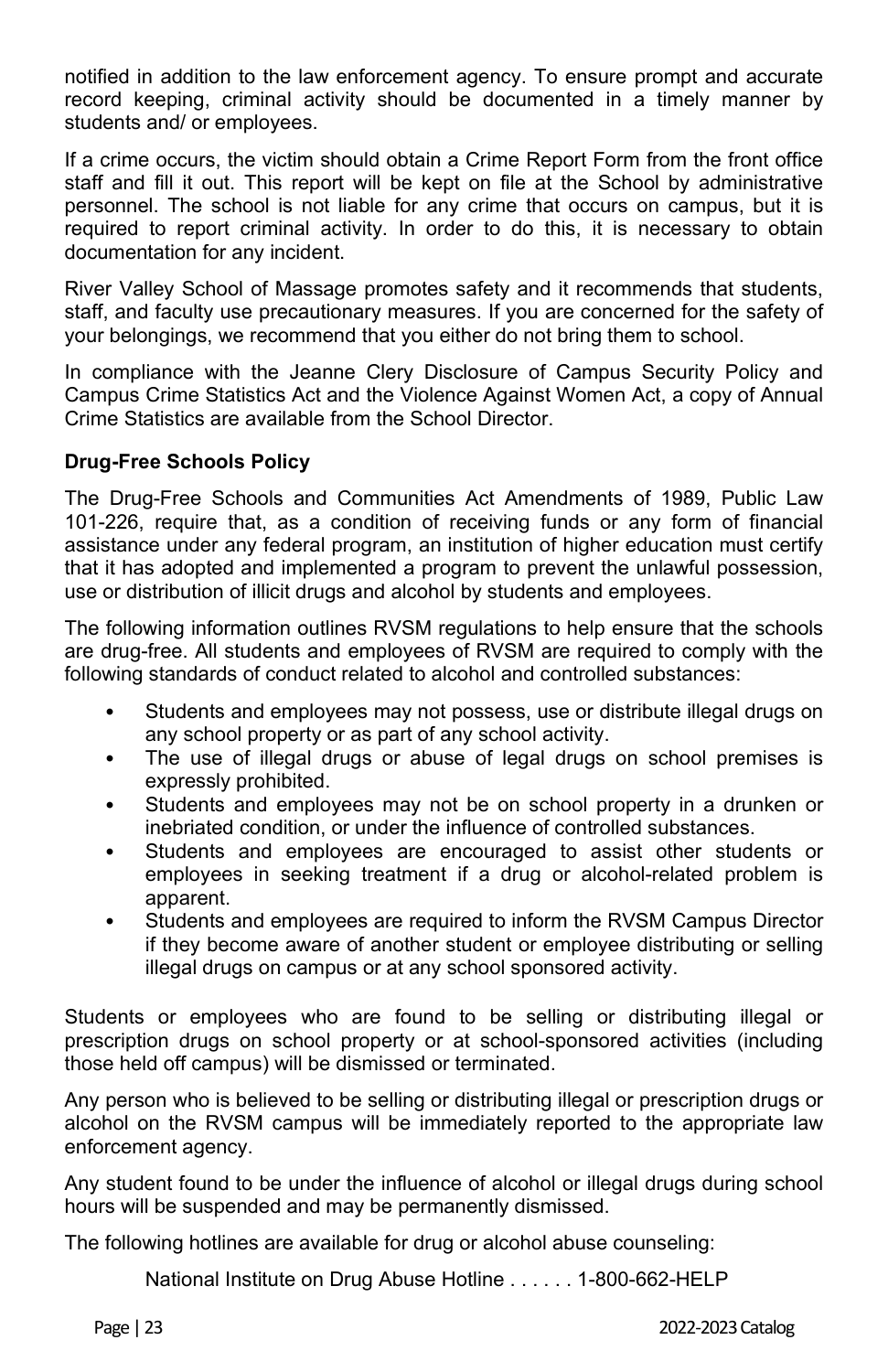RVSM staff will also assist students in finding contact information for local drug and alcohol abuse organizations.

Please note that "illegal drugs" are those identified in federal law, regardless of local or state laws that may not prohibit them.

#### *State of Arkansas Sanctions and Penalties*

Underage DUI Law- The State of Arkansas; "Underage DUI (Driving Under the Influence) Law" (863) makes it an offense for a person under the age of 21 with a blood alcohol content of .02 or higher (approximately one can of beer, one glass of wine, or one drink of hard liquor) to operate a motorized vehicle. Penalties for the first offense can result in (1) suspension of driver's license for not less than 90 days, (2) a fine of no less than \$100 nor more than \$500, (3) assignment to public service work, and/or (4) completion of an alcohol and driving education program.

Driving While Intoxicated- A person who drives a motorized vehicle while influenced or affected by the ingestion of alcohol, a controlled substance, or any intoxicant commits the offense of driving while intoxicated. Penalties for such an offense may include (1) suspension of license for 6 months for the first offense with a blood alcohol content of at least .08, suspension of 180 days for the first offense with a blood alcohol content of .15 or more, one year for the first offense (with additional imprisonment for subsequent offense); (3) fines of no less than \$150 and no more than \$1,000 for the first offense (with stiffer fines for subsequent offenses); (4) as an inability to pay fines will result in court-ordered public service work; and (5) a requirement to complete an alcohol education program as prescribed and approved by a contractor with the Division of Behavioral Health Services, or an alcoholism treatment program licensed by the Division of Behavioral Health Services. A blood alcohol level in excess of .04 may be considered with other competent evidence in determining guilt or innocence. A blood alcohol level of .08 or more shall give rise to a presumption of intoxication.

Public Intoxication: A person commits the offense of "Public Intoxication" if (1) he appears in a public manifestly under the influence of alcohol or a controlled substance to the degree that he is likely to endanger himself or other persons or property, or (2) he unreasonable annoys persons in his vicinity. Public intoxication is a Class A misdemeanor and can result in a fine of up to \$2,500, and/or imprisonment in the county jail (or other authorized institution) for up to 30 days.

Drinking in Public: A person commits the offense of "Drinking in Public" if that person consumes alcohol in any public place. This includes consumption while in a vehicle on a street or highway. Penalties include a fine of up to \$2,500, and/or imprisonment for up to 30 days. Possession of any alcoholic beverages on RVSM campus is prohibited.

Possession of or Purchasing Alcohol by a Minor: It is illegal for a person under the age of 21 to possess/purchase alcohol. Penalties include a fine of up to \$500, probation under the direction of the court, driver's license suspensions for a period of up to one year, and writing themes or essays on intoxicating liquors, wine, or beer.

Knowingly Furnishing to a Minor: A person commits the offense of "Knowingly Furnishing to a Minor" if, being an adult, he or she knowingly gives, procures, or otherwise furnishes alcoholic beverage to a minor. Such an offense is a Class A misdemeanor, and can result in (1) a fine of up to \$2,500 and/or (2) imprisonment in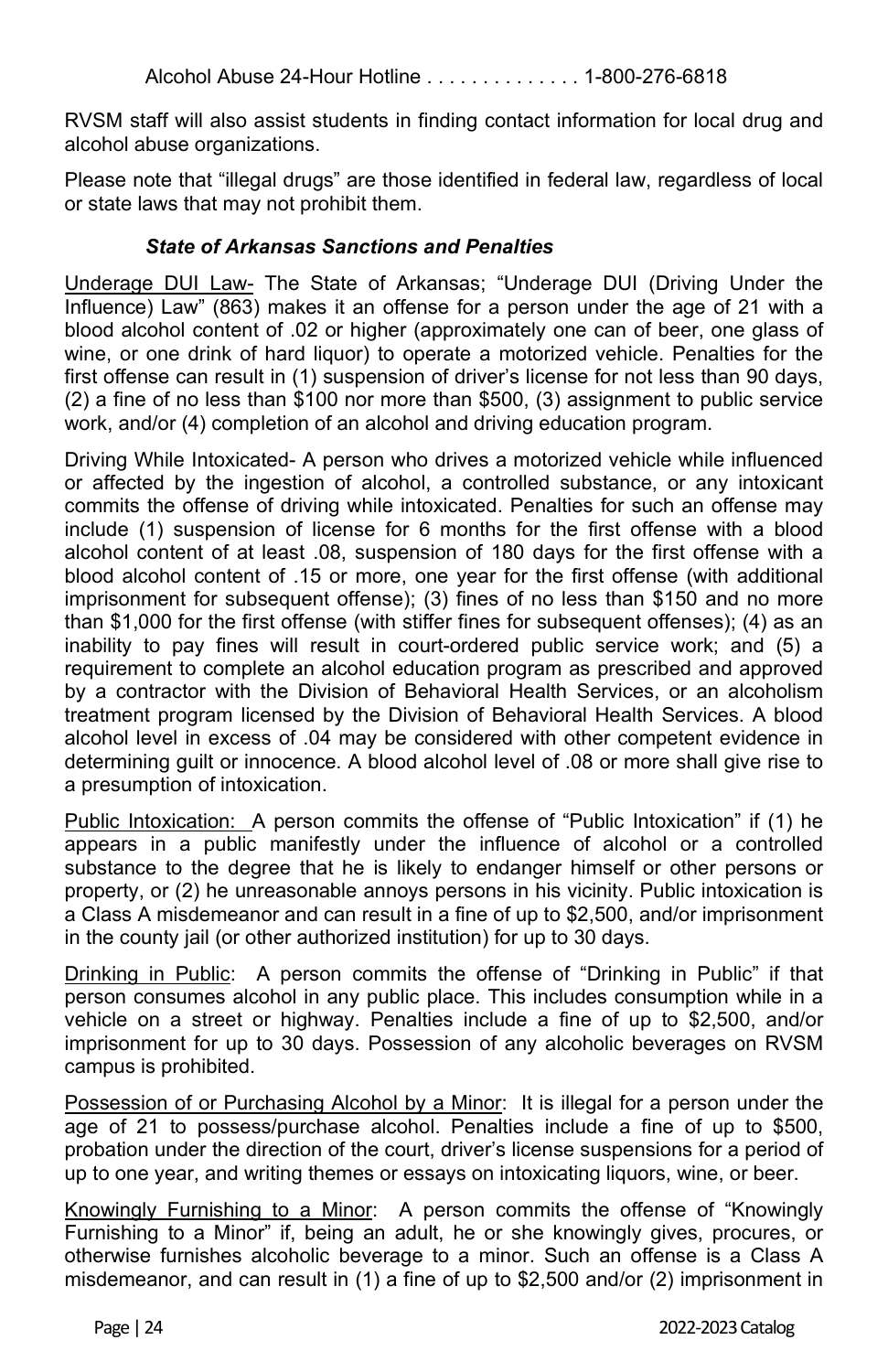the county jail (or other authorized institution) for up to one full year.

Manufacture or Delivery of a Controlled Substance: It is unlawful for any person to manufacture or delivery, a controlled substance. Penalties for the manufacture or delivery of a controlled substance can range from three (3) years to life in prison, and fines up to \$250,000 depending on the quantity and type of drug. In addition, real and personal property used in the manufacture, delivery, or importing of controlled substances may be forfeited to the government.

Manufacture or Delivery of a Counterfeit Substance: It is unlawful for any person to create, deliver, or possess with intent to deliver a counterfeit substance purporting to be a controlled substance. Penalties for the creating and/or delivery of a counterfeit substance can range from 1 to 20 years in prison and fines up to \$15,000 depending on the type of drug being counterfeited.

Possession of a Controlled or Counterfeit Substance: It is unlawful for any person to possess a controlled substance or counterfeit substance. Penalties for possession of a controlled or counterfeit substance can range from 1 to 10 years in prison and fines up to \$10,000, depending on the type of drug (or counterfeit) possessed.

#### **Educational Records**

Student records are confidential and are accessible only to the individual student, administrative and teaching staff, or to state or federal officials when appropriate. Release of records for any other purpose must be requested by the student in writing. Records of academic progress are permanently maintained by the school.

A student's records are available to the student for review during regular business hours. Student records are not made available to any third party without express written permission from the student, except under rare extenuating circumstances, such as the existence of a public safety risk, or a legal order.

River Valley School of Massage may also give permission to Arkansas Department of Health Massage Therapy Section, Accrediting Commission of Career Schools and Colleges (ACCSC), U.S. Department of Education, and Veterans Affairs (Veterans' files only) without prior consent from the student. Each student is provided with one official student transcript free of charge when they receive their diploma upon successful completion of the massage therapy program.

Additional official transcripts are available to a student upon receipt of a written request and a \$15.00 transcript fee. A student may receive a duplicate diploma by submitting a written request to the school with a \$10.00 fee. Again, records are confidential and will not be released to a third party without written permission from the student except under rare extenuating circumstances mandated by law.

#### **Family Education Rights and Privacy Act of 1974 (FERPA)**

FERPA affords the students the following rights:

- 1) to inspect and review his/her education records within 45 days of River Valley School of Massage's receipt of request for access. A written request, identifying the records to be inspected and reviewed should be submitted to the school director. The Director of Education will arrange for access and notify the student of the time and place for record inspection and review;
- 2) to request an amendment of his/her education record(s) if the student believes the record(s) is inaccurate. If a record is believed to be inaccurate, students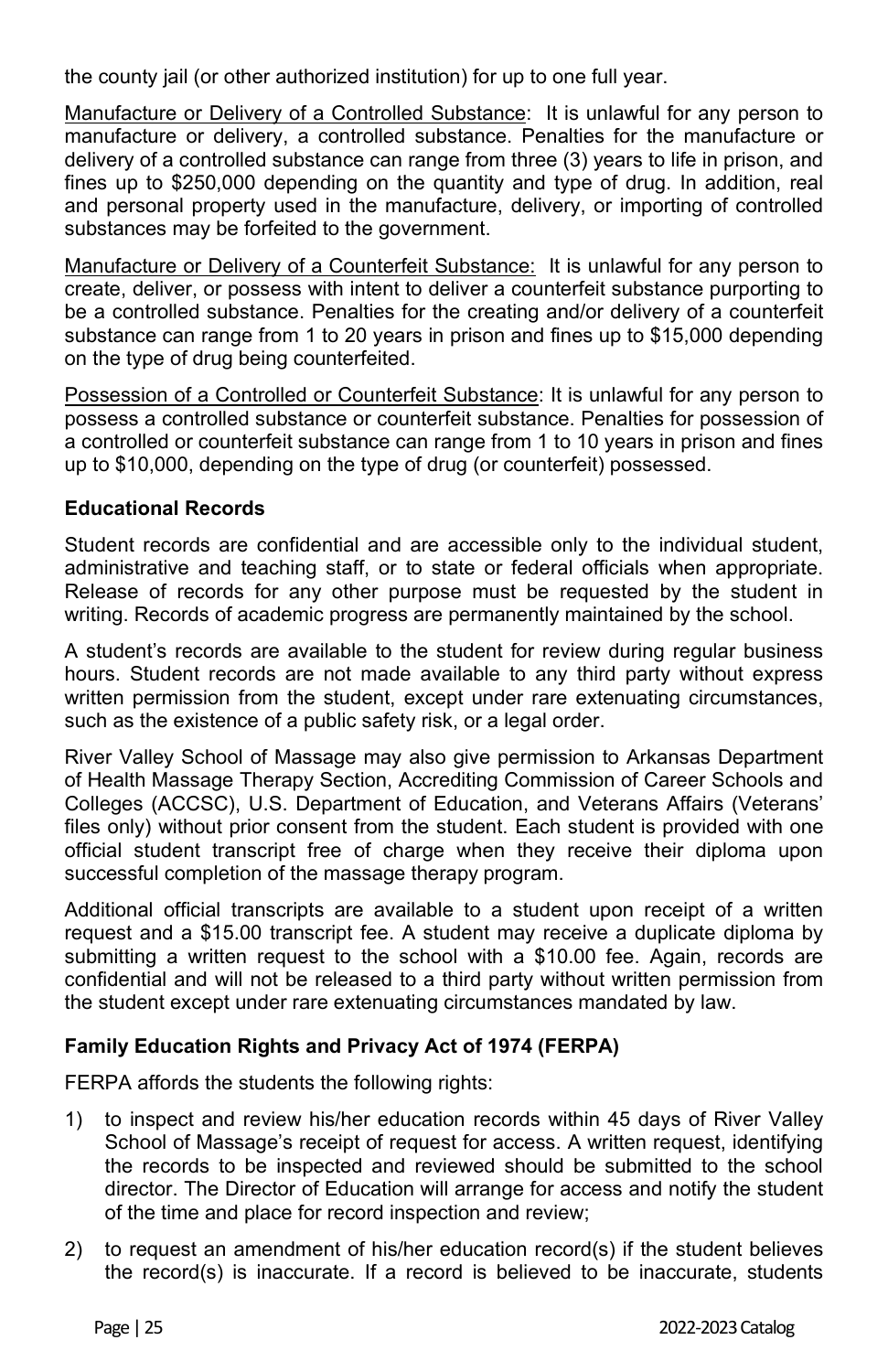should submit a written statement to the school director that clearly identifies the part of the record in question and specifies why it is believed to be inaccurate. The student will be notified of decisions to either amend or not amend the record. Should River Valley School of Massage decide not to amend the record as requested by the student, the student will be informed of his/her right to a hearing regarding the request for amendment;

- 3) to consent to disclosures of personally identifiable information contained in the student's education records. Exceptions that permit disclosure without student consent are to school officials (persons employed by River Valley School of Massage in administrative, academic, or support staff positions); officials designated by the Department of Education, auditors, and those deemed to have a legitimate educational interest in the educational records;
- 4) the right to file a complaint with the U. S. Department of Education concerning alleged failures by River Valley School of Massage to comply with the requirements of FERPA. At its discretion, River Valley School of Massage is legally permitted to disclose directory information without student's prior written consent. River Valley School of Massage designates the following items as directory information: student's name; date of birth; dates of attendance; address: local and email; telephone number; program of study; participation in officially recognized activities; enrollment status (i.e., enrolled, active, future enrolled student, reentry, leave of absence, etc.). The School may disclose any of these items without the student's prior written consent. Students may request that River Valley School of Massage not disclose any or all of their directory information. Requests for non-disclosure must be filed in writing with the Director of Education.

#### **Student Complaint Procedures**

RVSM is committed to open and ongoing communications between students, instructors, and staff. Should a student develop a complaint concerning the massage program, the school or the services offered by the school, the student has the opportunity to express that complaint to those involved.

Students are encouraged to resolve their grievances on an individual basis when possible. In addition, a variety of options are available for problem resolution and the student should follow the procedure below.

Every effort should be made to resolve an issue by communicating with the staff or instructor before a formal complaint is filed. If a complaint is not satisfactorily resolved, the complaint should be in written form and given to the Financial Aid Director. The written complaint must contain the following formation:

- The nature of the complaint.
- The approximate date(s) that the problem occurred.
- The name(s) of the individual(s) involved in the problem and/or other students involved, if applicable.
- Important factual information, such dates of meetings with staff and/or faculty members, and outcome of meeting(s).
- The signature of the person filing the complaint.

The Financial Aid Director will review the complaint, investigate as needed, and in most cases will respond to the student within 10 business days. In cases where complaint resolution may take longer than 10 business days, the Financial Aid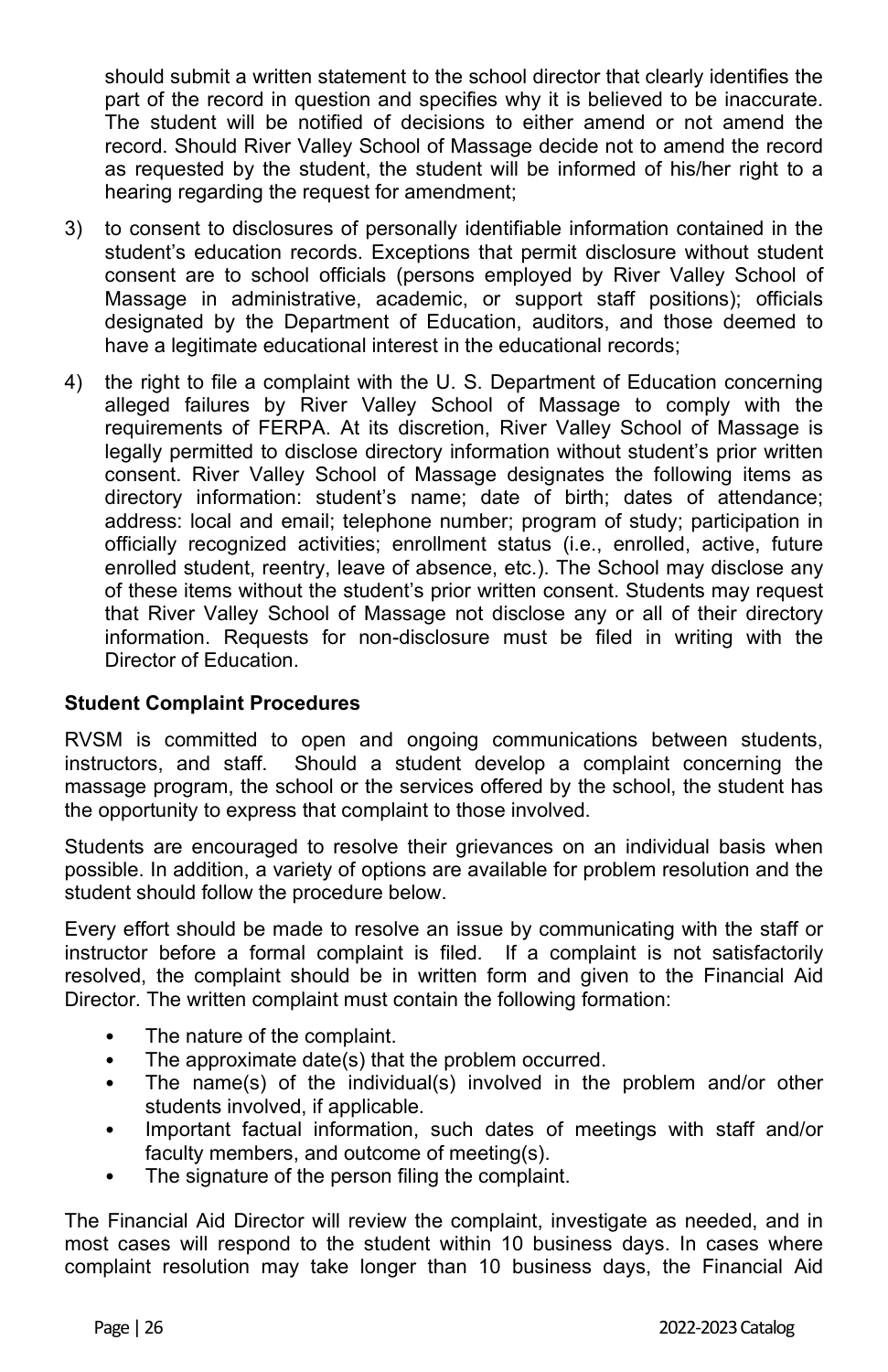Director will keep the student informed of the progress being made to address the complaint.

If a student does not feel that River Valley School of Massage has adequately addressed a complaint or concern, the student may consider contacting the Accrediting Commission **(ACCSC)**

#### ACCSC Complaint Procedure

Schools accredited by ACCSC must have a procedure and operational plan for handling student complaints. If a student does not feel that the school has adequately addressed a complaint or concern, the student may consider contacting the Accrediting Commission. All complaints considered by the Commission must be in written form, with permission from the complainant(s) for the Commission to forward a copy of the complaint to the school for a response. The complainant(s) will be kept informed as to the status of the complaint as well as the final resolution by the Commission. Please direct all inquiries to:

> ACCSC 2101 Wilson Boulevard, Suite 302 Arlington, VA 22201 703-247-4212 www.accsc.org

A copy of the Commission's Complaint Form is available at the school and may be obtained by contacting the Campus Director.

Arkansas Department of Health, Massage Therapy and Cosmetology Section Complaint Procedure

The Arkansas Department of Health, Massage Therapy and Cosmetology Section has established an online complaint process. Any person may file a complaint against a school licensed by the Board. Official complaints must be submitted in writing. To file an electronic complaint, visit

[healthy.arkansas.gov/programs-services/topics/massage-therapy-](https://www.healthy.arkansas.gov/programs-services/topics/massage-therapy-complaint-form) [complaint-form.](https://www.healthy.arkansas.gov/programs-services/topics/massage-therapy-complaint-form) 

Submit the complaint when complete.

Or, you may print and return the completed form to: Arkansas Department of Health Cosmetology and Massage Therapy Section 4815 W. Markham, Slot 8 Little Rock, AR 72205 or call 501-682-2168.

Complaints are public information. By submitting a complaint, you may be required to testify to the violations witnessed.

NOTE: This information is available under Freedom of Information Act. Complaints are accepted anonymously.

#### <span id="page-27-0"></span>**Students with Disabilities**

River Valley School of Massage does not discriminate on the basis of disability in the admission or access to, or operations of, its programs or activities.

This notice is provided as required by Title II of the Americans with Disabilities Act of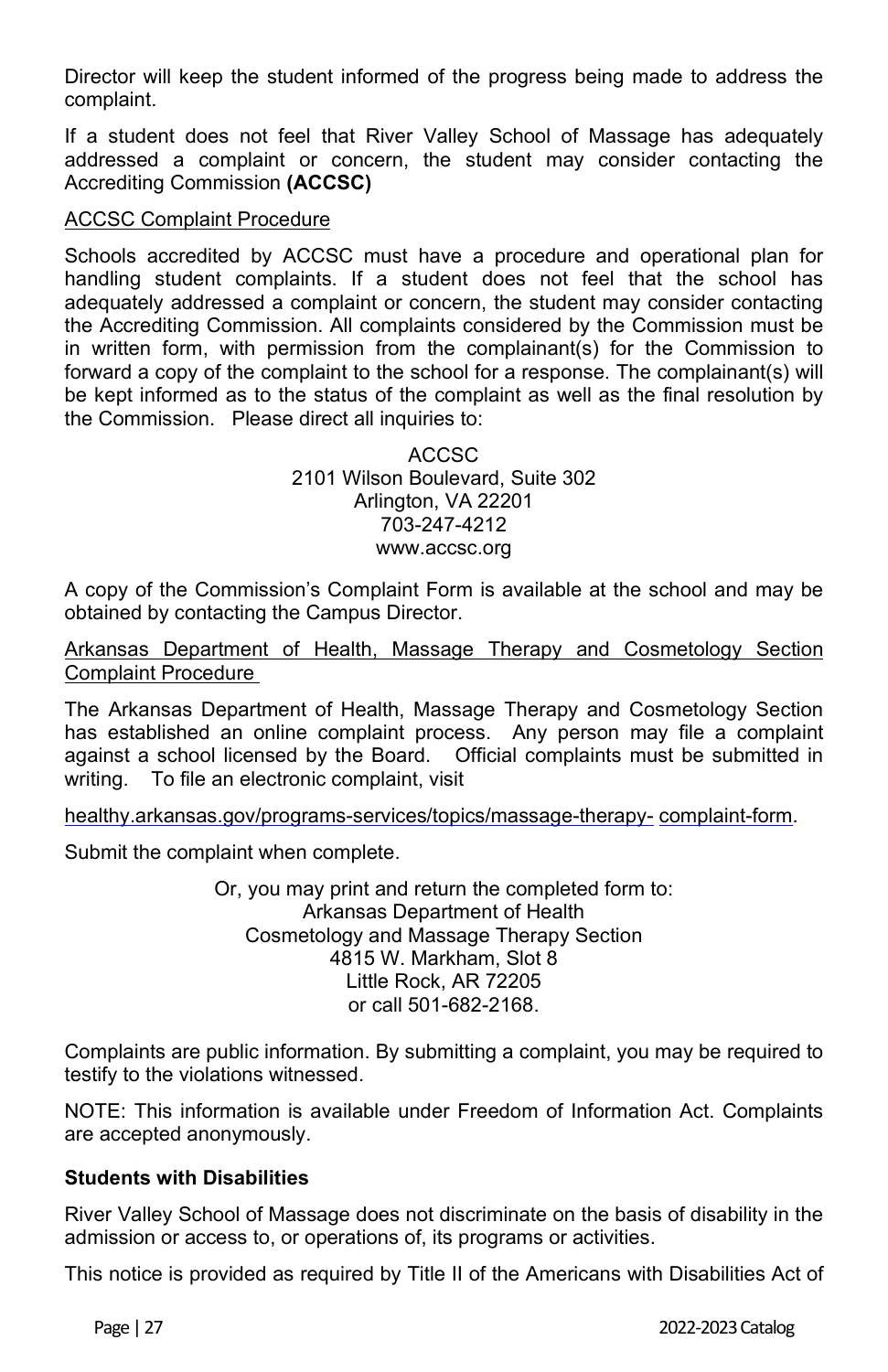1990. Accommodations are granted on a case-by-case basis for those students who are eligible by showing sufficient documentation of disability in compliance with all Federal and State Laws. The school administrators will handle provisions of accommodations for students with disabilities in compliance with Section 504 of the Rehabilitation Act of 1973 and the Americans with Disabilities Act of 1990.

Reasonable and specific accommodations are developed with each student based on current documentation from an appropriate licensed professional. All accommodations are individualized, flexible, and confidential based on the nature of the disability and the academic environment.

The school currently provides handicap access in its classrooms and facilities. Requests for other accommodations must be made to the Director of Education. On occasion, the Director of Education may work together with the Campus Director to resolve requests concerning academic adjustments.

With the goal of promoting integration and equality among the student population, the School provides individual assistance to students with documented disabilities. Disclosure of disability is voluntary. Students with disabilities must request adjustments or other accommodations prior to the admissions/enrollment time frame of each semester and provide appropriate documentation to the Director of Education. Documentation received may be questioned if proper credentials are not provided, or if the diagnosis is without supporting data. The School maintains all records as confidential.

Upon review of the documentation, the Director of Education will develop a letter of acknowledgement of the disability and the appropriate accommodations that will be provided to the student. The Director of Education will contact the student's instructors to notify them of the authorized adjustments. In case the adjustments do not work, the student must notify Director of Education in order to ensure timely arrangements.

Students that require extra time for testing may take examinations under the supervision of the Director of Education, in agreement with the course instructor. Students should allow two to three weeks for processing of additional aids or educational materials. The School provides these auxiliary aids and services on an individual basis. These aids and services may include, but are not limited to: registration assistance, approval of reduced course load, letters to instructors outlining accommodation needs, note takers, testing accommodations, classroom and other facility accommodations, and assistance with accessibility issues.

River Valley School of Massage will take into account the dates of requests for adjustments in the evaluation of grade appeals. Students should keep in mind that arrangements are provided to aid in the completion of course requirements, not to provide excuses for missing assignments or other coursework. All students may appeal grades. For this process, please refer to Procedure for Grade Appeals.

#### *Appeal Disability Documentation Decision*

The student may appeal any decision related to a requested accommodation or auxiliary aid to the Director of Education who will respond to the students appeal not later than ten (1O) days upon submission of a students appeal. Such an appeal must be made in writing to the Director of Education not later than ten (1O) days following the decision as to a requested accommodation or aid. Any position paper, brief, medical documentation or other written material, which the student desires to be reviewed by the Director of Education, shall be submitted together with the notice of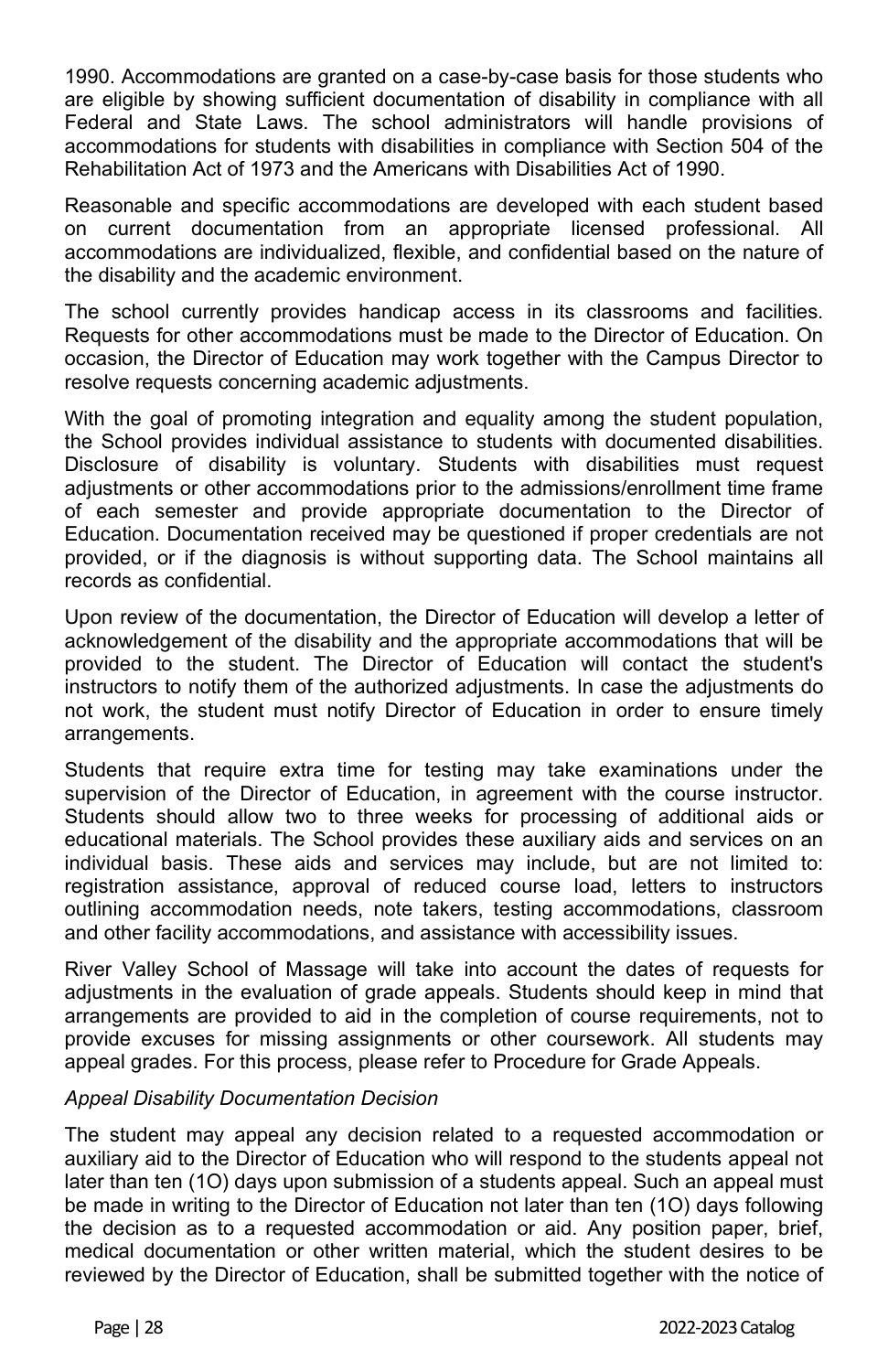appeal. The Director of Education shall investigate and respond to the notice of appeal in writing, stating the decision, together with the reasons for either affirming or reversing the previous decision as to an accommodation or auxiliary aid.

### **Veterans Policies**

#### **Veterans Standards of Progress**

Students falling below a "C" average on class work will be put on academic probation for one month. At the end of the month, the VA will be notified to terminate benefits if the student has not attained a "C" average.

#### **Veterans Attendance Policy**

Excused absences will be granted for extenuating circumstances only. Excused absences will be substantiated by entries in a student's file.

Early departures, class cuts, tardiness, etc., for any portion of an hour will be counted as a full hour of absence. Students exceeding three days unexcused absences in a calendar month will be terminated for unsatisfactory attendance.

#### **Veterans Reentrance Policy**

After one month's time, students who have been dismissed for unsatisfactory progress may be reinstated only after an interview with an administrator. Reinstatement is up to the discretion of the administration.

If a student has been dismissed from River Valley School of Massage due to military service, may be reinstated with documentation. Such documentation must consist of oral or written notice of military service as far in advance as is reasonable under the circumstances. This notice does not have to state the student's intent to return to the school. When the student wants to return to the school, he/she must submit an attestation of military service that necessitated the student's absence from the school. No notice is required if precluded by military necessity, such as service in operations that are classified or would be compromised by such notice.

The intent to return to school must be oral or written notice within three years after the completion of the period of service. A student who is hospitalized or convalescing due to an illness or injury incurred or aggravated during the performance of service must notify the school within two years after the end of the period needed for recovery from the illness or injury. A student who fails to apply for readmission within these periods does not automatically forfeit eligibility for readmission but is subject to the school's established leave of absence policy and general practices. The student must contact the admissions office to provide notification of service and notification of intent to return.

#### **Veterans Refund Policy**

The refund of the unused portion of tuition, fees, and other charges for veterans or the eligible persons who fail to enter a program, or withdraw or discontinue prior to completion, will be made for all amounts paid which exceed the pro rate portion of the total charges for the length of the program. The proration will be determined on the ratio of the number of days or hours of instruction completed by the student to the total number of instructional days or hours in the program.

#### **Veterans Tuition Policy**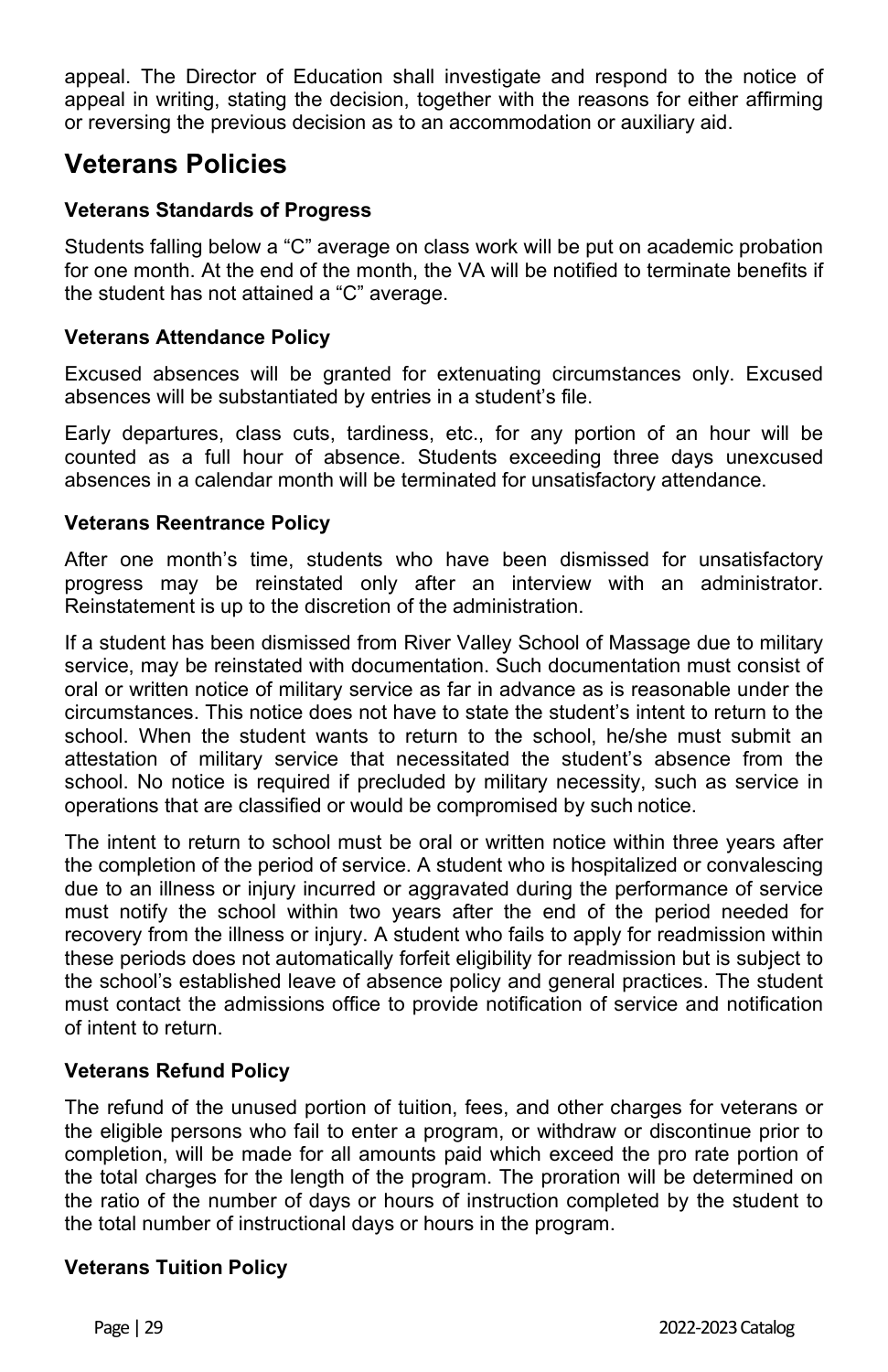River Valley School of Massage does not charge Active duty military more than the total tuition. Active duty military, spouses and dependents will pay the same tuition as every other student attending River Valley School of Massage.

#### **Total and Permanent Disability Discharge and Veterans Disability Discharge**

The U.S. Department of Education (the Department) has one contact point, the Nelnet Total and Permanent Disability Servicer, for loan holders seeking assistance with all total and permanent disability (TPD) discharge questions.

|                         | <b>Office Hours:</b><br><b>Phone:</b><br>Fax:<br>Web site:<br>F-mail: | 8:00am - 8:00pm (ET), Monday through Sunday<br>888-303-7818<br>303-696-5250<br>www.disabilitydischarge.com<br>disabilityinformation@nelnet.net |
|-------------------------|-----------------------------------------------------------------------|------------------------------------------------------------------------------------------------------------------------------------------------|
|                         | Mailing Address:                                                      | U.S. Department of Education<br>P.O. Box 87130; Lincoln, NE 68501                                                                              |
| For overnight delivery: |                                                                       | U.S. Department of Education<br>121 South 13th Street, Suite 201<br>Lincoln, NE 68508                                                          |

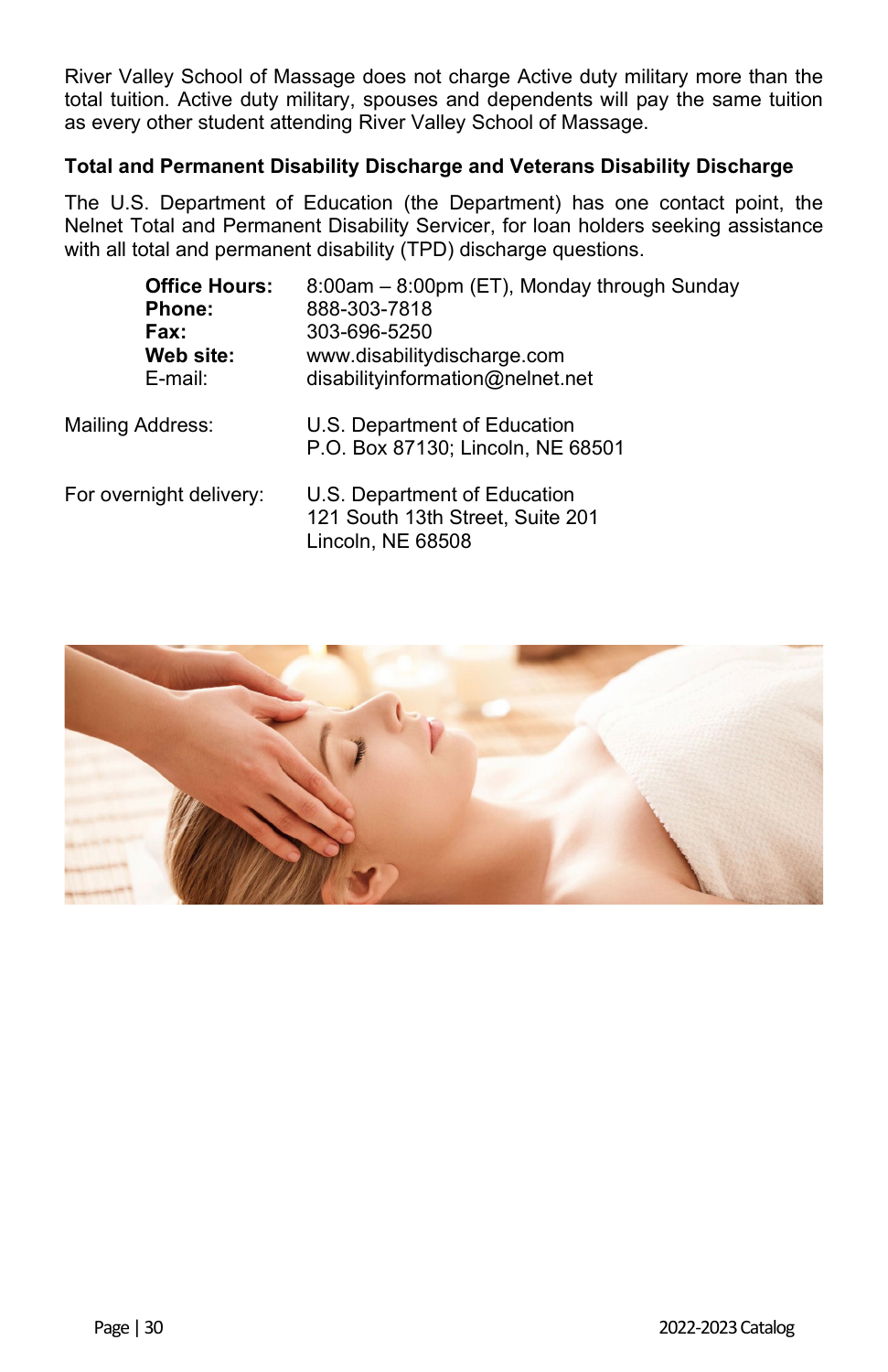### <span id="page-31-0"></span>**Financial Information**

#### **Costs**

The tuition for the RVSM 600 clock hour massage therapy program is **\$10,000.** 

Tuition includes the following:

- All lecture and hands-on instruction
- All required textbooks
- CPR class
- Student insurance
- One (1) short sleeve t- shirt, and
- Field trips, if taken.

Tuition does not include the following:

- Arkansas (or other state) licensing application fee
- MBI Fx test cost
- Arkansas Law Exam fee
- Background Check
- Massage equipment or supplies necessary for a graduate to practice (massage table, chair, lotions, etc.).

#### **Payment Methods**

River Valley School of Massage accepts cash, checks, and all major credit cards.

If a student's check is accepted and then returned by the bank for insufficient funds, a \$35.00 NSF fee will be applied to the student's account.

#### **Payment Policy**

All payments are due at the time of the start of class All balances of student account shall be paid in full before any credit balance is issued to the student. At no time shall any credit balance be issued to student based upon expected payments from any payor source.

#### **Payment Plan Option (non-Title IV students)**

RVSM offers an In-School financing plan with no interest.

Tuition may be paid in full at the beginning of the program or in three (3) monthly payments due, as follows:

> \$1,000 down payment at enrollment \$3,000 payment prior to the start of month 2 \$3,000 payment prior to the start of month 3 \$3,000 payment prior to the start of month 4 Total tuition of \$10,000.

All students must have tuition paid in full by the completion of course in order to receive a Diploma**.** 

The schools refund policy will be applied to the student's balance if the student is dropped and or withdraw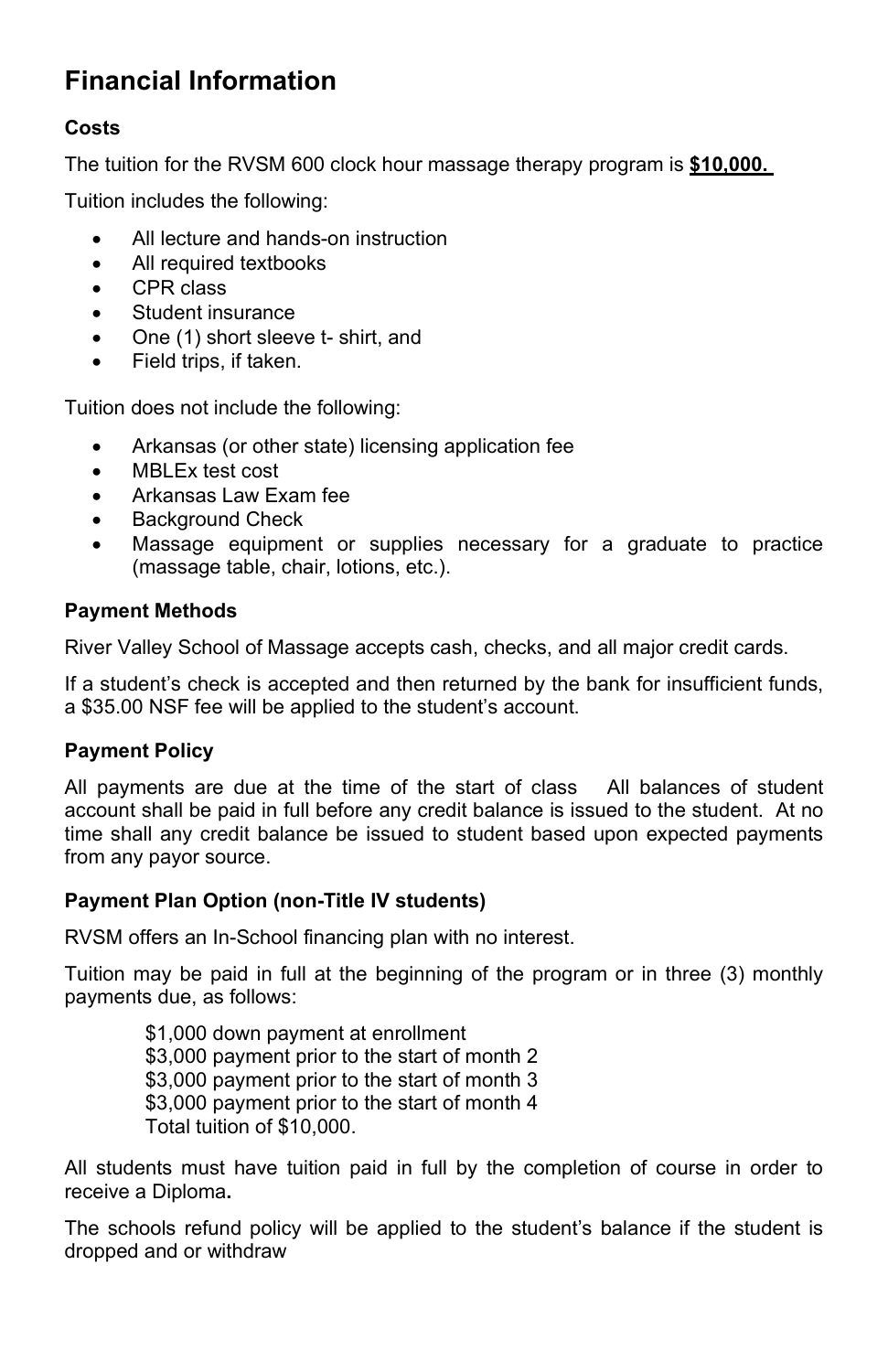#### *Financial Aid*

Student financial aid is available for those who qualify.

All financial aid applicants must complete a FAFSA (Free Application for Federal Student Aid) and submit all necessary supporting sources of financial assistance known and/or possibly available.

For more information on student loans go to[: www.studentloans.gov](http://www.studentloans.gov/)

For more information on Student Loan Repayment Plans and Calculators go to: [www.studentaid.ed.gov](http://www.studentaid.ed.gov/)

To complete the FAFSA go to: [www.fafsa.ed.gov](http://www.fafsa.ed.gov/)

RVSM is approved by the U.S. Department of Education to participate in each of the below sources of Federal Student Aid. For information about these programs, eligibility requirements, and the application processes, the Department of Education provides Funding Education Beyond High School, The Guide to Federal Student Aid.

#### Federal Pell Grant.

A Federal Pell Grant, unlike a loan, does not have to be repaid. Federal Pell Grants usually are awarded only to undergraduate students who have not earned a bachelor's or professional degree. The maximum award is based on award years that run July 1 through June 30 each year. For the current year maximum award, visit http://studentaid.ed.gov/types/grants-scholarships/pell . Effective July 1, 2012 students can receive the Federal Pell Grant for no more than 12 semesters. Students can apply at www.RVSM.edu/fa. The resulting Institutional Student Information Report with an official EFC must be received by RVSM while the student is enrolled and eligible, but not later than applicable deadlines established and published by the Department of Education.

#### Federal Direct Subsidized Loan

The Federal Direct Subsidized Loan is a financial need-based, low-interest, fixed rate loan available to undergraduate students directly from the Department of Education.

To apply for Federal Direct Loans, you must first complete the FAFSA application, be enrolled at least half time, and your school determines the actual loan amount you may be eligible to receive each academic year. The maximum that can be borrowed in the first year is \$3,500. Annual loan limits depend on what year the student is in school and whether you are a dependent or independent student. There are also limits to the total amounts that you may borrow for undergraduate studies and the program length.

The U.S Department of Education pays the interest while you're in school at least half-time, for the first six months after you leave school (grace period), and during a period deferment. Loan repayment begins six months after graduation, withdrawal, or dropping below half-time enrollment status.

There is a processing fee charged by the Department of Education. The fee is deducted proportionately from each loan disbursement. A student may receive both a Subsidized and Unsubsidized Loan for the same enrollment period as long as they don't exceed the annual loan limits.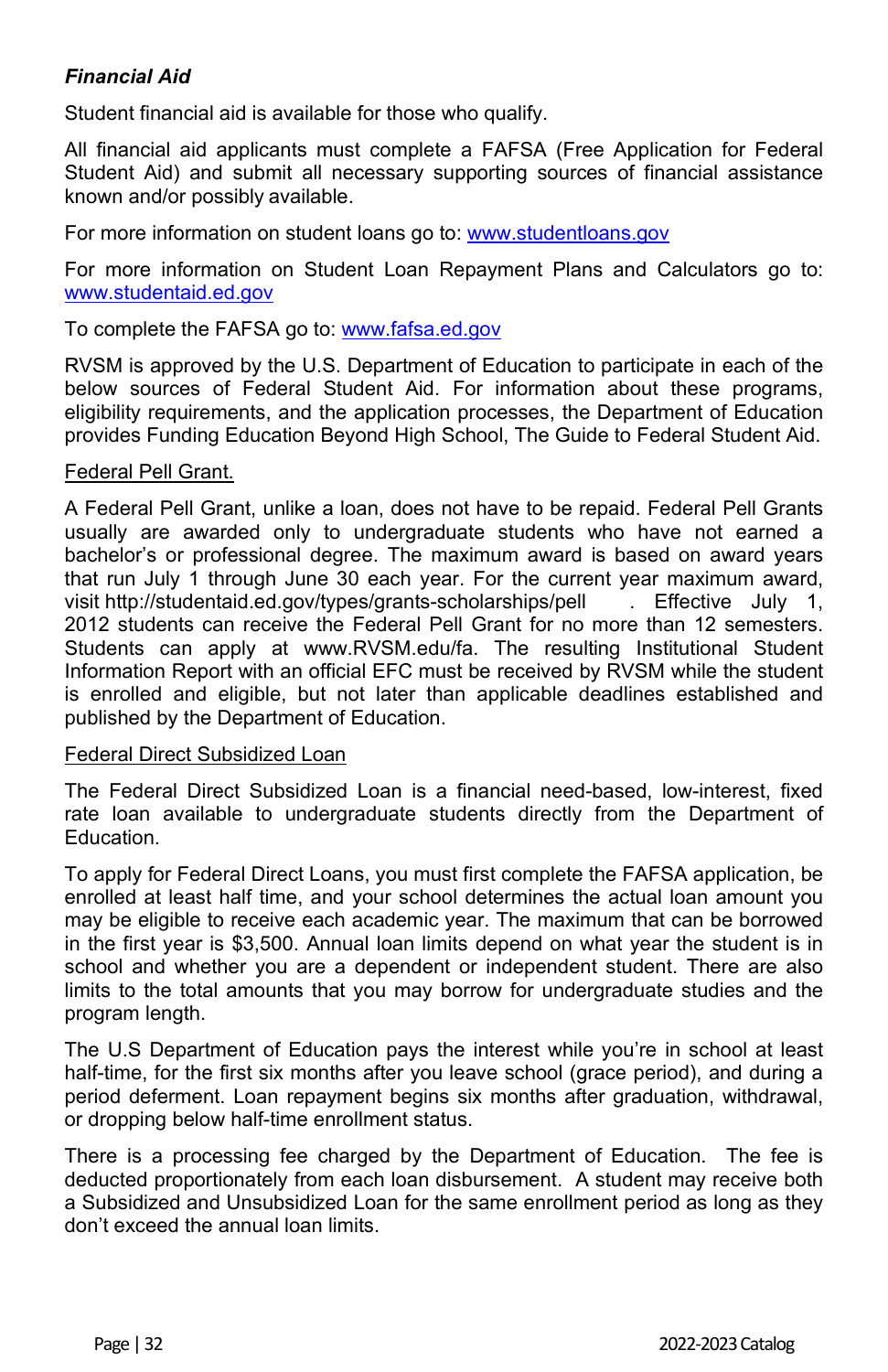#### Federal Direct Unsubsidized Loan

Federal Direct Unsubsidized Loans are available to undergraduate and graduate students. The annual loan limit is \$2.000 for dependent undergrad students and \$6,000 for independent undergrad students. If you are a dependent student whose parents are ineligible for a Direct PLUS Loan, you may be able to receive additional Direct Unsubsidized Loan funds. Other limits also apply to the annual and total amounts you may receive. Your school determines the actual loan amount you may be eligible to receive each academic year.

You are responsible for paying the interest on a Direct Unsubsidized Loan during all periods. If you choose not to pay interest while you are in school and during grace, deferment, or forbearance periods, interest accrues and is capitalized (added to the principal amount of your loan). Loan repayment begins six months after graduation, withdrawal, or dropping below half-time enrollment status.

Repayment begins once your loan is fully disbursed, however these loans are placed into deferment while you are enrolled at least half-time and for an additional six months after you cease to be enrolled at least half-time. During deferment periods interest will accrue. You may opt to pay the interest when the deferment period ends.

There is a processing fee charged by the Department of Education. The fee is deducted proportionately from each loan disbursement. A student may receive both a Subsidized and Unsubsidized Loan for the same enrollment period as long as they don't exceed the annual loan limits.

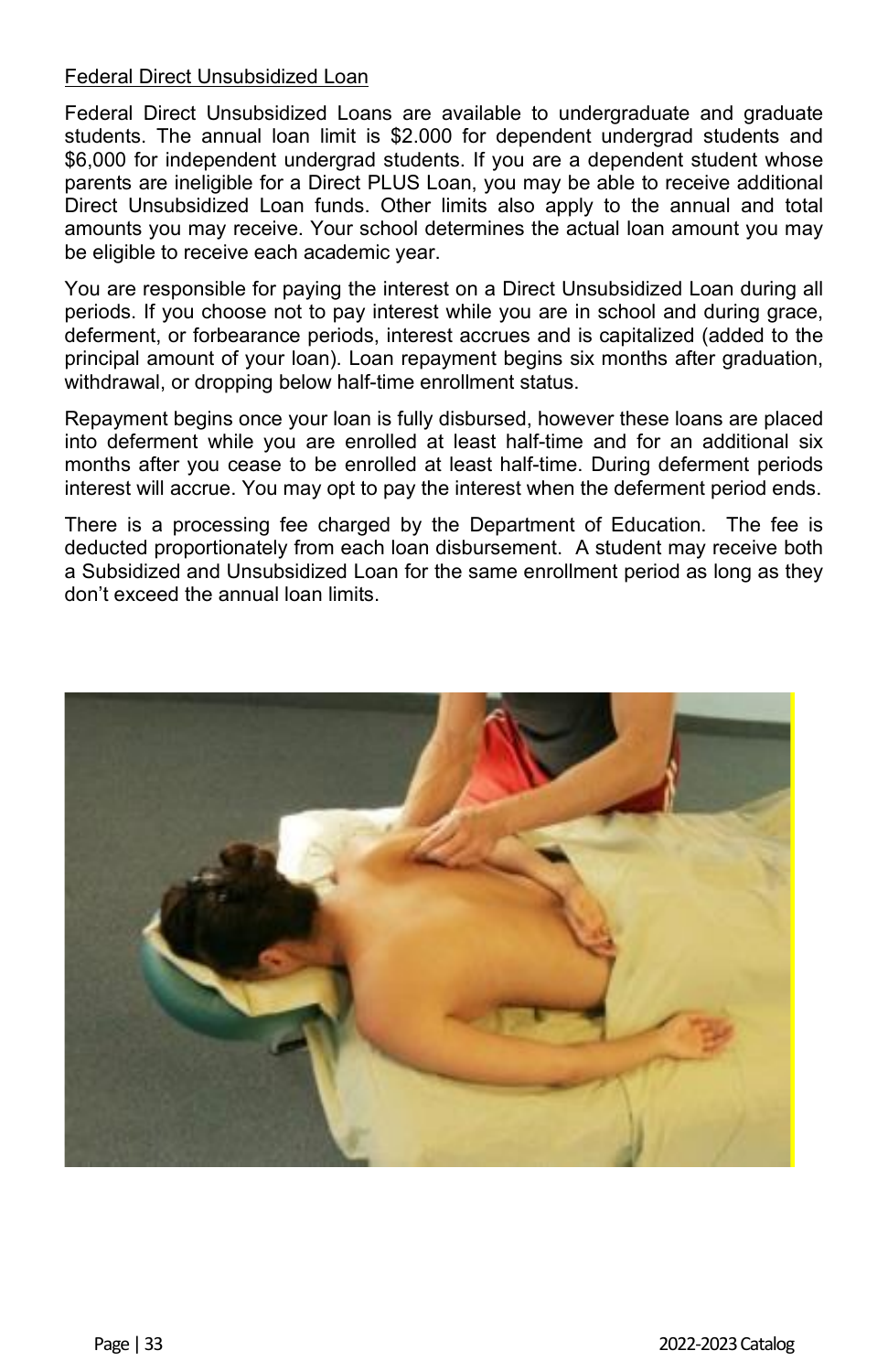### <span id="page-34-0"></span>**Refund Policies**

#### **Refund Policies for Rejected Applicants, Cancellations and Postponements**

To cancel the student's enrollment, the student must mail or deliver a signed and dated copy of their written cancellation notice to RVSM at the campus location noted on page one of the Enrollment Agreement.

#### Rejected Applications

If for any reason an applicant is not accepted by River Valley School of Massage, a full refund will be made of all monies paid.

Three Day Cancellation: An applicant who provides notification within three days (excluding Saturday, Sunday and federal and state holidays) of signing an Enrollment Agreement is entitled to a refund of all monies paid. RVSM shall provide the 100% refund no later than 30 days after receiving the notice of cancellation.

Program Postponement: If RVSM postpones a Program start date, the student is entitled to a full refund of all monies paid to RVSM if the request is made within fifteen (15) days of receiving notice of the Program's postponement. Payment will be made within 30 days of the notice.

Other Cancellations: Students who have not visited RVSM prior to enrollment may withdraw without penalty within three (3) days following either their scheduled class orientation or following a tour of RVSM and its facilities, whichever is earlier. Payment will be made within 30 days of the notice to cancel.

An applicant requesting cancellation more than three days after signing an Enrollment Agreement and making an initial payment, but prior to entering RVSM, is entitled to a refund of all monies paid. Payment will be made within 30 days of the notice.

#### **Withdrawn Enrollment**

A student who wishes to withdraw the start of coursework must notify River Valley School of Massage. The official date of withdrawal from the program is the last date of attendance unless the school receives student notification indicating earlier withdrawal from the program.

#### **Termination of Enrollment**

RVSM shall have the right to terminate a student for good cause which may include, but not limited to, falling below academic standards and/or failing to abide by the Student Conduct Policies. The Instructor(s) has seven (7) days to give the Student(s) their transcript providing that all fees and costs have been satisfied with the River Valley School of Massage.

A student terminated by RVSM for academic or student conduct violations may also be entitled to a refund. The effective date of the termination, for refund purposes, shall be the last day of attendance.

#### **Institutional Refund Policy**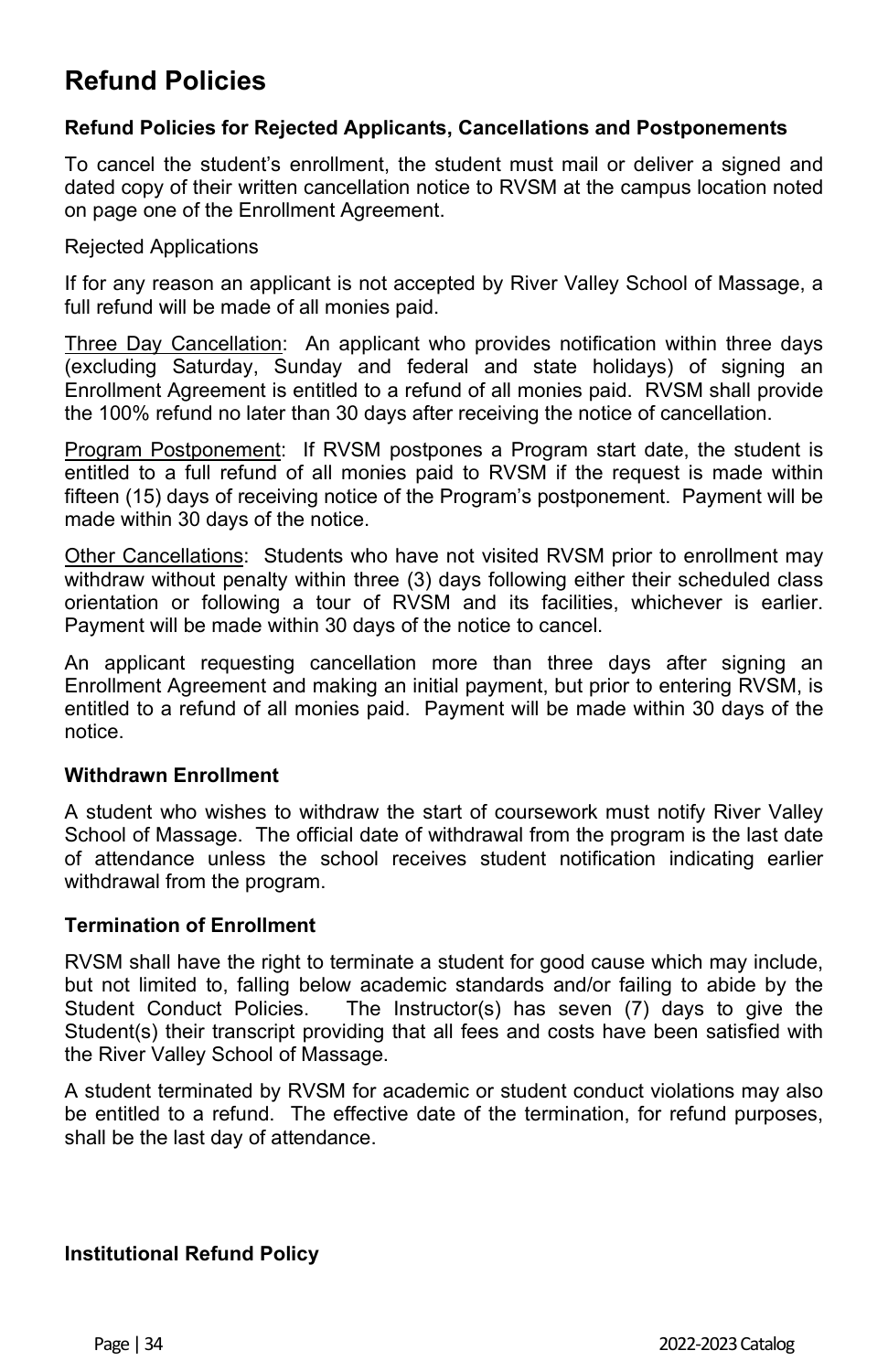Non-Title IV students: Students who officially withdraw or are terminated may be eligible for a refund calculated as a percentage of tuition. Such refunds are determined according to the schedules below. The registration fee and textbooks are not refundable.

Students who prepay the entire tuition: Students who cancel, or who are terminated after beginning instruction, but prior to 50% of course completion, shall receive a prorated refund based upon the number of clock hours completed to the number of total course clock hours and the amount of monies paid minus the registration fee.

The following refund policy will apply to student who prepays the entire tuition cost of the program:

- a. At completion of less than twenty-five percent (25%) of the program, the student will be refunded 70% of the tuition.
- b. At completion of 25% but less than 50% of the program, the student will be refunded 40% of the tuition.
- c. At completion of 50% or more of the program, no refund is due the student.

Students Utilizing the Payment Plan: At completion of the first week of the program, no tuition costs will be refunded.

#### **Return to Title IV Policy**

The Higher Education Amendments of 1998 changed the formula for calculating the amount of aid a student and the school can retain when a student withdraws from all classes. Students who officially withdraw or are unofficially withdrawn from all classes prior to completing more than 60% of a payment period will have their eligibility for aid recalculated based on the percent of the payment period completed.

Students are encouraged to review and have an understanding of this policy. All students who consider withdrawing should contact the Financial Aid Director to determine the effect that the withdrawal will have on their financial aid package.

This policy will apply to all students who withdraw, drop out, or are terminated from RVSM and have received Title IV funds.

"Title IV Funds" refers to the Federal Financial Aid Programs authorized by the Higher Education Act of 1965 (as amended) and includes the following programs:

- Federal Direct Unsubsidized Loan
- Federal Direct Subsidized Loan
- Federal Direct PLUS Loan (for parents)
- Pell Grant

A student's withdrawal date is defined as:

- The date the student began the institution's withdrawal process or officially notified the institution of the intent to withdraw; or
- The date the school determines to drop the student according to the policy under which the student is being dropped.

Title IV aid is earned in a prorated manner up to and including the 60% point of the payment period. Title IV aid is considered earned after a student has completed 60% or more of the payment period.

The percentage of Title IV aid earned shall be calculated as follows: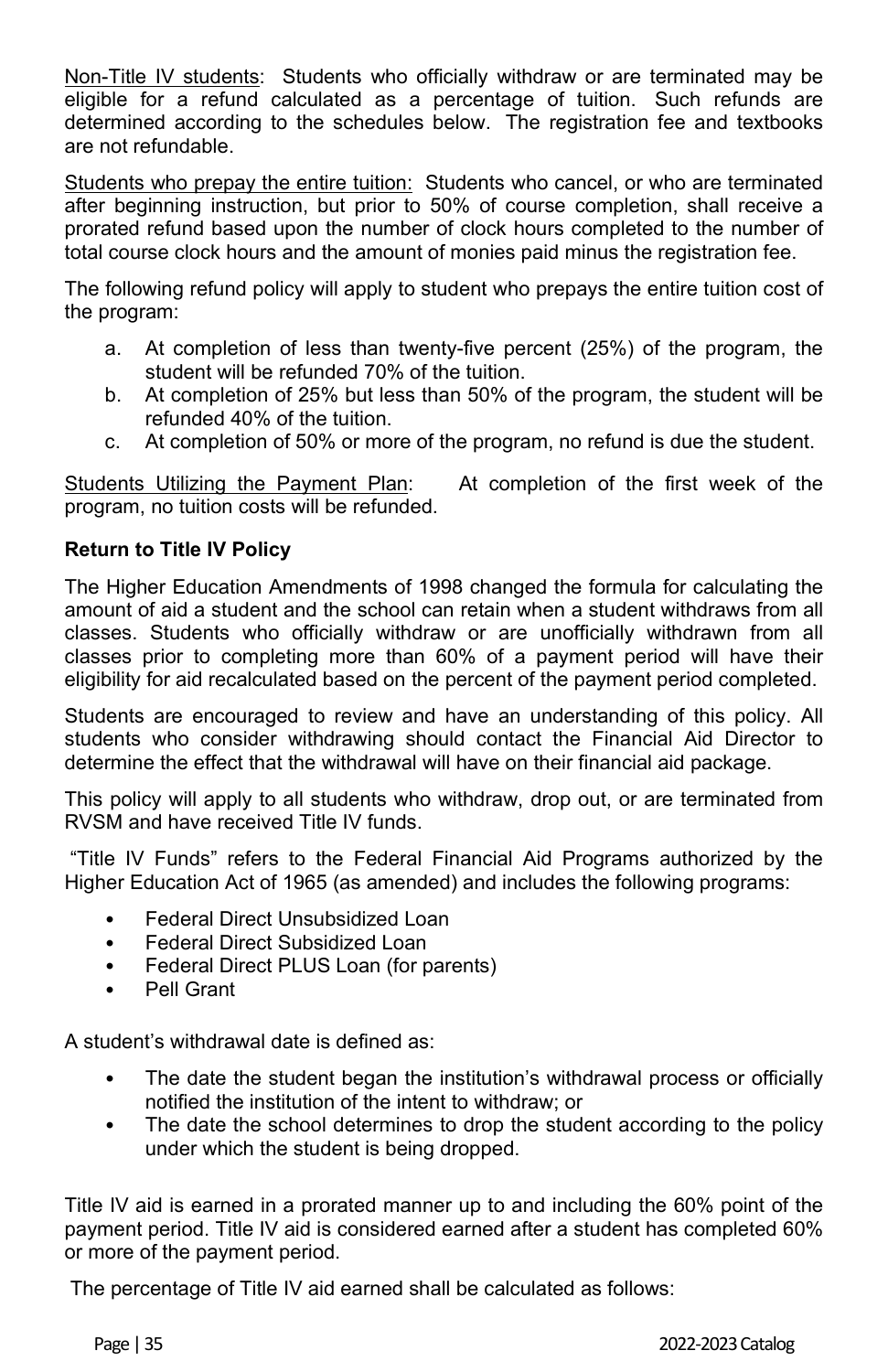Hours scheduled to complete Total hours in the payment period

The percent of the hours completed shall be the percentage of the Title IV aid earned by the student.

- The percentage of Title IV aid that is unearned will be returned to the appropriate program.
- Unearned aid shall be returned by RVSM from the student's account to the following program(s) as follows:
	- o Federal Direct Unsubsidized Loan
	- o Federal Direct Subsidized Loan<br>o Federal Direct PLUS Loan (for no
	- Federal Direct PLUS Loan (for parents)
	- o Pell Grant
- When the total amount of unearned aid is greater than the amount returned by RVSM from the student's account the student is responsible for returning unearned aid to the appropriate programs(s) as follows:
	- o Federal Direct Unsubsidized Loan
	- o Federal Direct Subsidized Loan
	- o Federal Direct PLUS Loan (for parents)
	- o Pell Grant

Loan amounts are returned with the terms of the promissory note.

Amounts to be returned by the student to federal grant programs will receive a 50% discount.

#### *Payment of Refunds*

RVSM will pay refunds due under the Refund Policy within 60 days of the last date of attendance or, if applicable, within 60 days of the date the student failed to return from an approved leave of absence.

#### *Institutional and Student Responsibilities in Regard to the Return of Title IV Funds.*

RVSM's responsibilities related to the return of Title IV funds include:

- Providing each student with the information given in this policy;
- Identifying students who are affected by this policy and completing the Return of Title IV funds calculation for those students; and
- Returning any Title IV funds that are due to Title IV programs.

The student's responsibilities related to the return of Title IV funds include:

- Becoming familiar with the Return of Title IV policy and how complete withdrawal affects eligibility for Title IV aid; and
- Returning to the Title IV programs any funds that were disbursed directly to the student and which the student was determined to be ineligible for via the Return of Title IV funds calculation.

The fees, procedures, and policies listed above supersede those published previously and are subject to change at any time.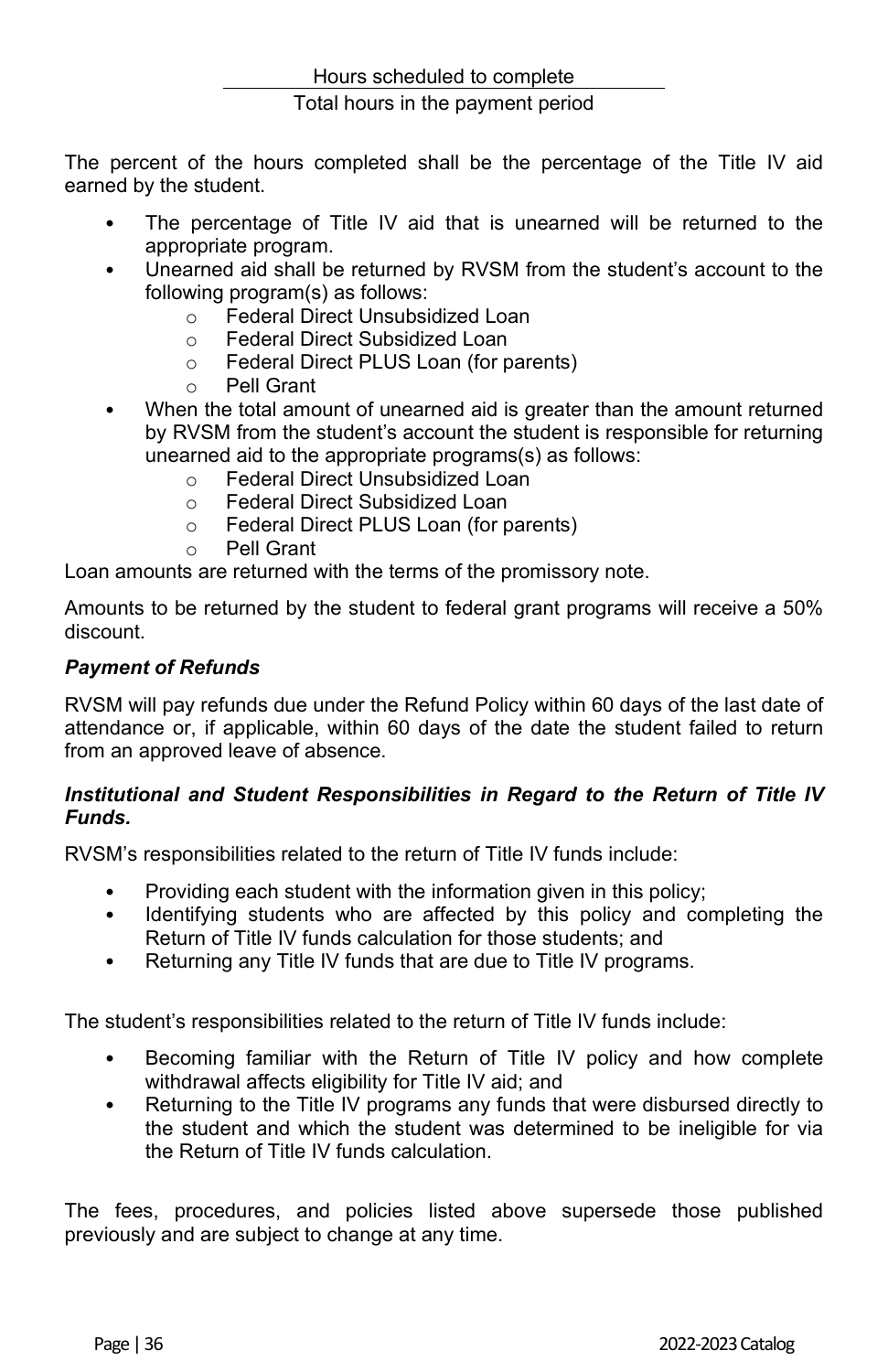#### **Loan Default Prevention**

Students are responsible to repay, in full, all loans used to pay for their education. Repayment of student loans helps ensure the availability of loan funds for the future. Borrowers are encouraged to take the responsibility of loan repayment seriously.

Some helpful hints on avoiding delinquency are as follows:

- Send in the required payment each month even if a bill was not received.
- Send in larger or additional payments to reduce the amount of interest paid on the loan. Be sure to indicate that the extra amount should be applied to the principal or used as a future payment.
- Remember that overpaying one month does not mean that the next month's payment can be skipped or that it will be reduced.
- Call your lender/servicer immediately if the payment will not be made on time or in cases of financial hardship. The lender/servicer may be able to work out an alternative plan.
- Know the deferment rights. After sending in the necessary forms, follow up with the lender/servicer to confirm that the appropriate loan(s) has been deferred.
- Understand the borrower's rights and responsibilities under each loan program. Keep all paperwork such as promissory notes, lender correspondence, cancelled checks, etc.
- Always call to resolve a discrepancy.
- Never ignore correspondence or requests for payment from the lender/servicer.

If a default does occur on the loan(s), in spite of all the arrangements available to prevent this from happening, one or more of the following repercussions may occur:

- The default status may be reported to a national credit bureau and have a negative effect on credit ratings for seven years.
- Deferment possibilities may be lost.
- Wages may be garnished.
- Federal and state income tax refunds may be withheld.
- Ineligibility status for any further federal or state financial aid funds.
- The entire unpaid amount of the loan, including interest and cost of collection, may become due and payable immediately.
- Students may obtain additional information about loan repayment and default prevention guidance from the Financial Aid Office.